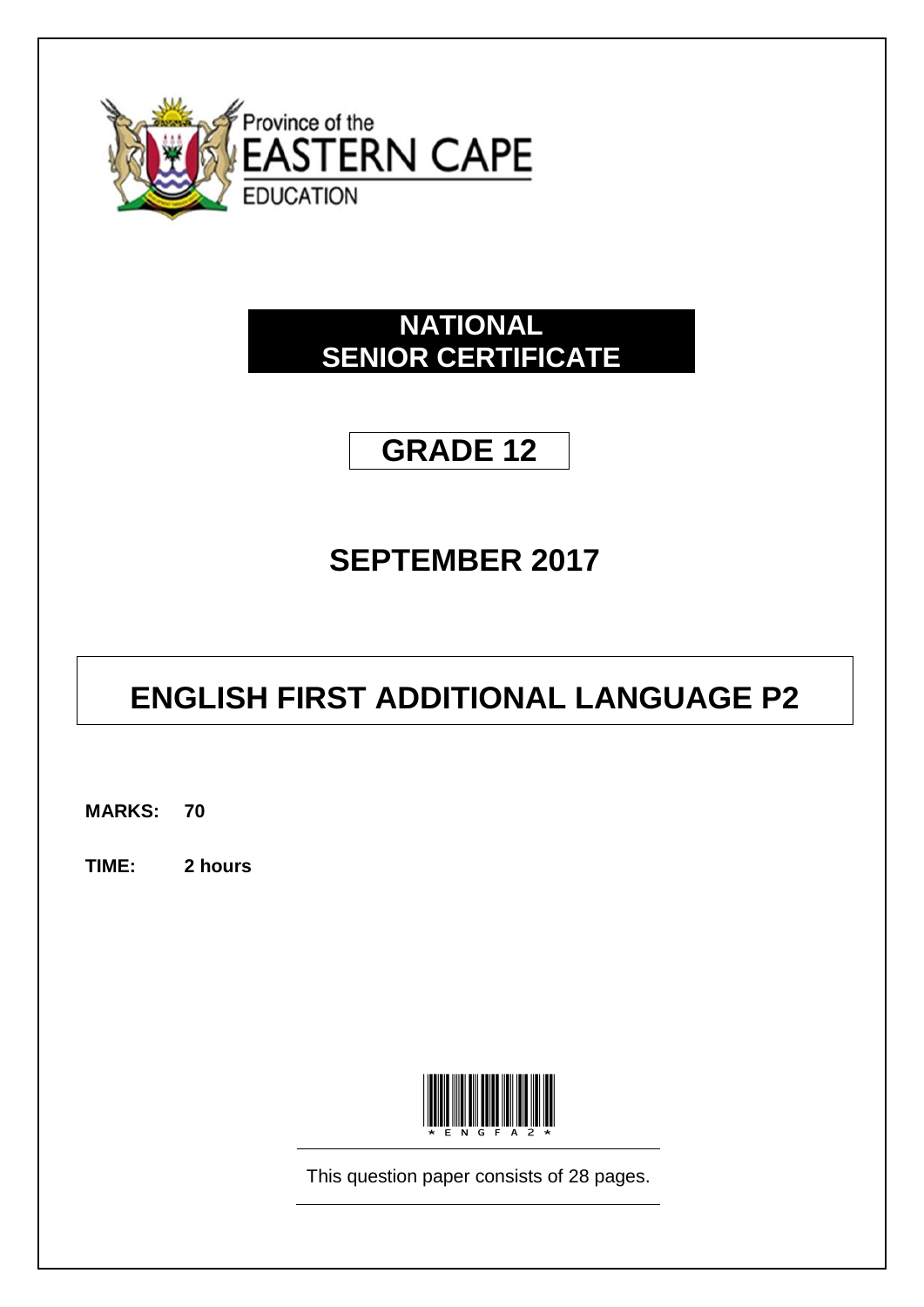# **INSTRUCTIONS AND INFORMATION**

Read these instructions carefully before you begin to answer the questions.

- 1. Do NOT attempt to read the entire question paper. Consult the TABLE OF CONTENTS on the next page and mark the numbers of the questions set on texts you have studied this year. Read these questions and choose the ones you wish to answer.
- 2. This question paper consists of FOUR sections:

| <b>SECTION A: Novel</b>  |                                 | (35) |
|--------------------------|---------------------------------|------|
| <b>SECTION B: Drama</b>  |                                 | (35) |
|                          | <b>SECTION C: Short Stories</b> | (35) |
| <b>SECTION D: Poetry</b> |                                 | (35) |

3. Answer questions from TWO sections, as follows:

| SECTION A: NOVEL |                                                    |
|------------------|----------------------------------------------------|
|                  | Answer the question on the novel you have studied. |

- SECTION B: DRAMA Answer the question on the drama you have studied.
- SECTION C: SHORT STORIES Answer the questions set on BOTH short stories.
- SECTION D: POETRY Answer the questions set on BOTH poems.

Use the checklist on page 4 to assist you.

- 4. Follow the instructions at the beginning of each section carefully.
- 5. Number the answers correctly according to the numbering system used in this question paper.
- 6. Start EACH section on a NEW page.
- 7. Spend approximately 60 minutes on each section.
- 8. Write neatly and legibly.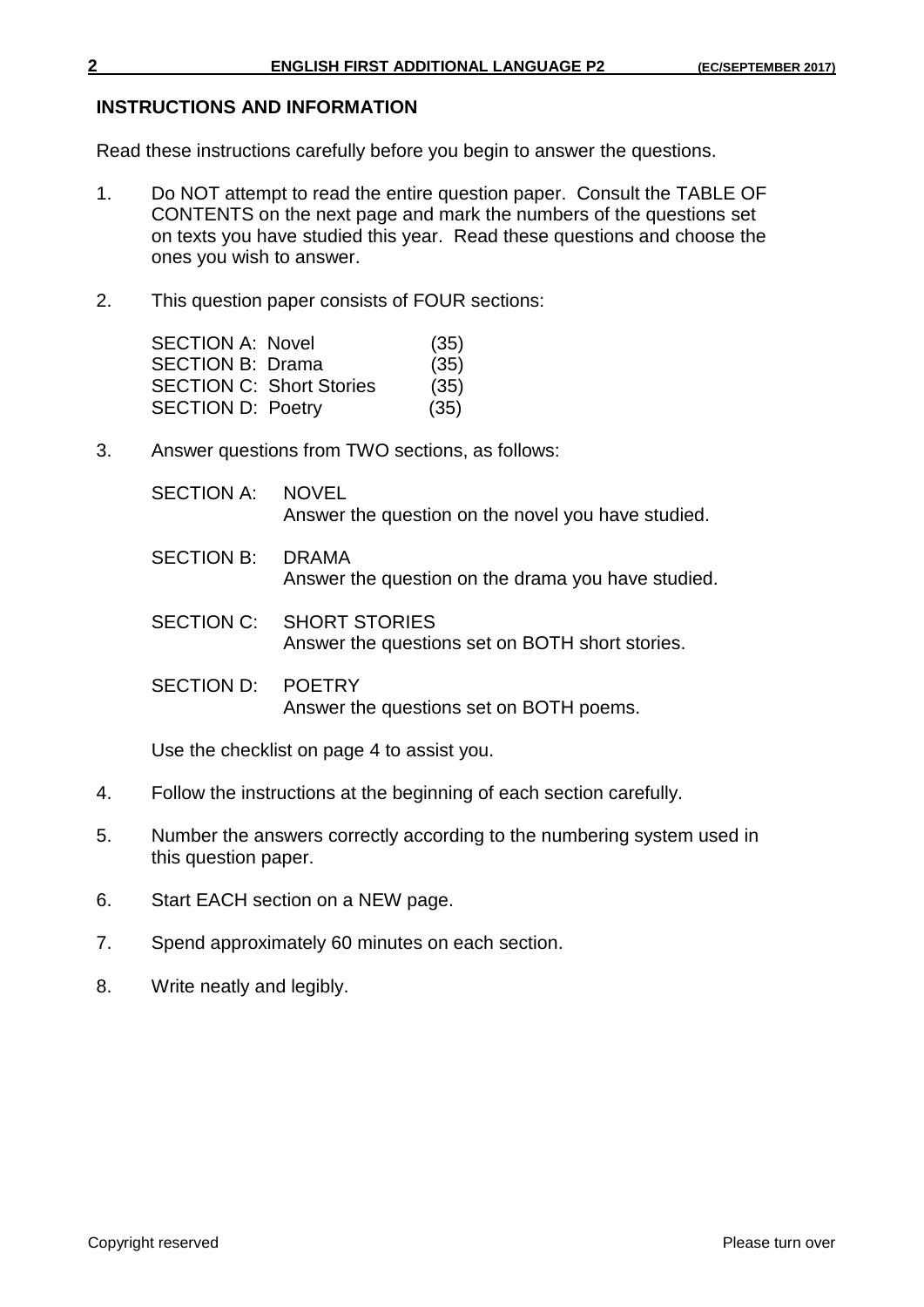# **TABLE OF CONTENTS**

# **SECTION A: NOVEL**

## **Answer ANY ONE question on the novel you have studied.**

|    | <b>QUESTION</b>               | <b>QUESTION</b>     | <b>MARKS</b> | <b>PAGE</b> |
|----|-------------------------------|---------------------|--------------|-------------|
|    | The Strange Case of Dr Jekyll |                     |              |             |
|    | and Mr Hyde                   | Contextual question | 35           | b           |
|    |                               | OR                  |              |             |
| 2. | Cry, The Beloved Country      | Contextual question | 35           |             |

## **SECTION B: DRAMA**

#### **Answer ANY ONE question on the drama you have studied.**

| The Tragedy of Macbeth | Contextual question |  |
|------------------------|---------------------|--|
|                        | OR                  |  |
| My Children, my Africa | Contextual question |  |

# **SECTION C: SHORT STORIES**

# **Answer questions set on BOTH short stories.**

| 5.1 | 'The Doll's House'     | Contextual question |    |
|-----|------------------------|---------------------|----|
|     |                        | AND                 |    |
| 5.2 | 'A Chip of Glass Ruby' | Contextual question | າາ |

# **SECTION D: POETRY**

#### **Answer the questions set on BOTH poems.**

| 6.1 | 'Still I Rise' | Contextual question | 25 |
|-----|----------------|---------------------|----|
|     |                | AND                 |    |
| 6.2 | 'Sonnet 18'    | Contextual question |    |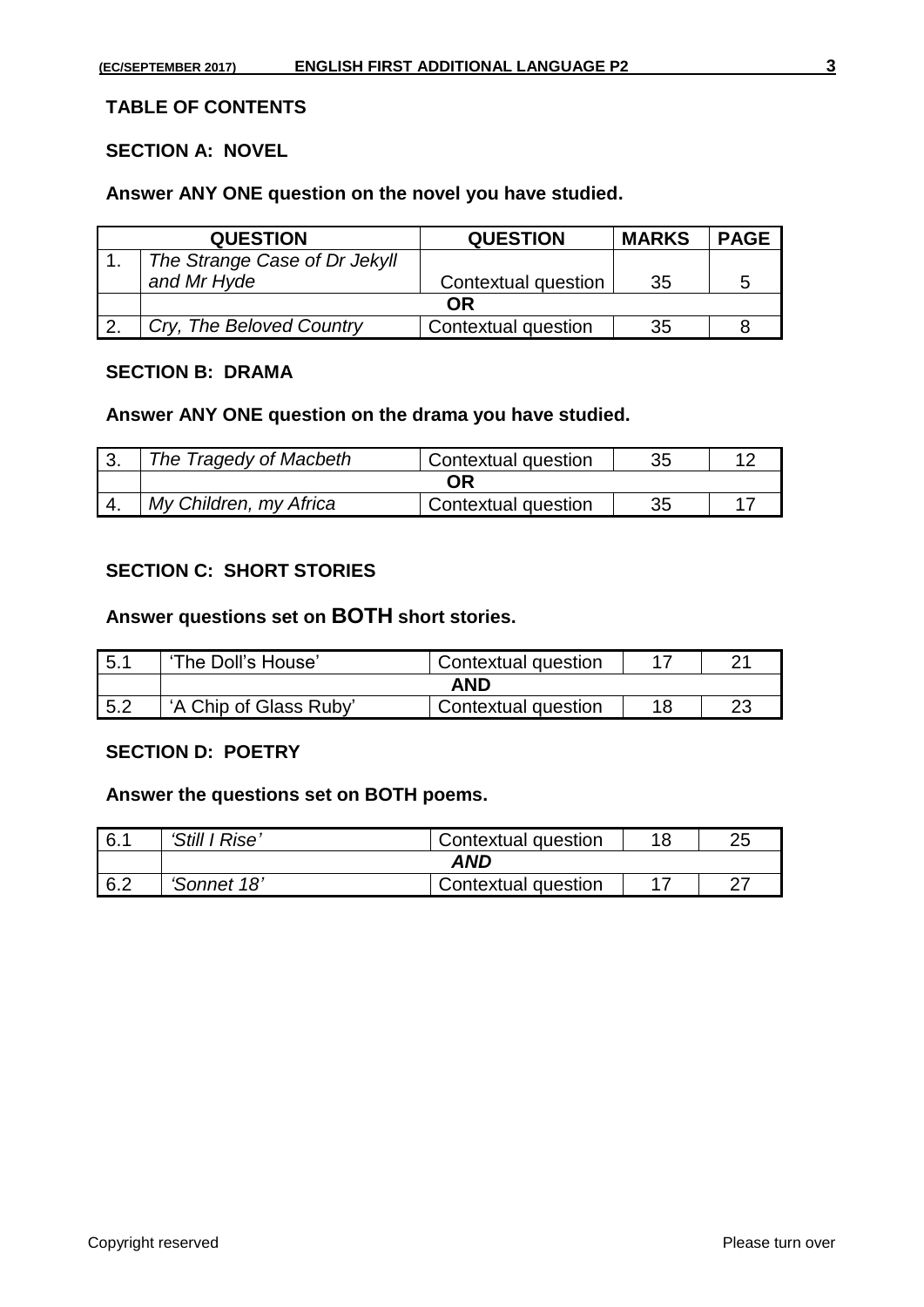# **CHECKLIST**

Use the checklist provided below to assist you to see whether you have answered the required number of questions.

# **NOTE:**

- Answer questions from ANY TWO sections.
- Tick  $(\checkmark)$  the sections you have answered.

|                | <b>SECTION</b>                       | <b>QUESTION</b><br><b>NUMBERS</b> | NO. OF<br><b>QUESTIONS</b><br><b>TO ANSWER</b> | <b>TICK</b><br>⋁ |
|----------------|--------------------------------------|-----------------------------------|------------------------------------------------|------------------|
| А:             | <b>Novel</b><br>(Contextual)         | $1 - 2$                           |                                                |                  |
| <b>B:</b>      | <b>Drama</b><br>(Contextual)         | $3 - 4$                           |                                                |                  |
| $\mathbf{C}$ : | <b>Short Stories</b><br>(Contextual) | 5                                 |                                                |                  |
| D:             | <b>Poetry</b>                        | 6                                 |                                                |                  |

**NOTE:** Ensure that you have answered questions on TWO sections only.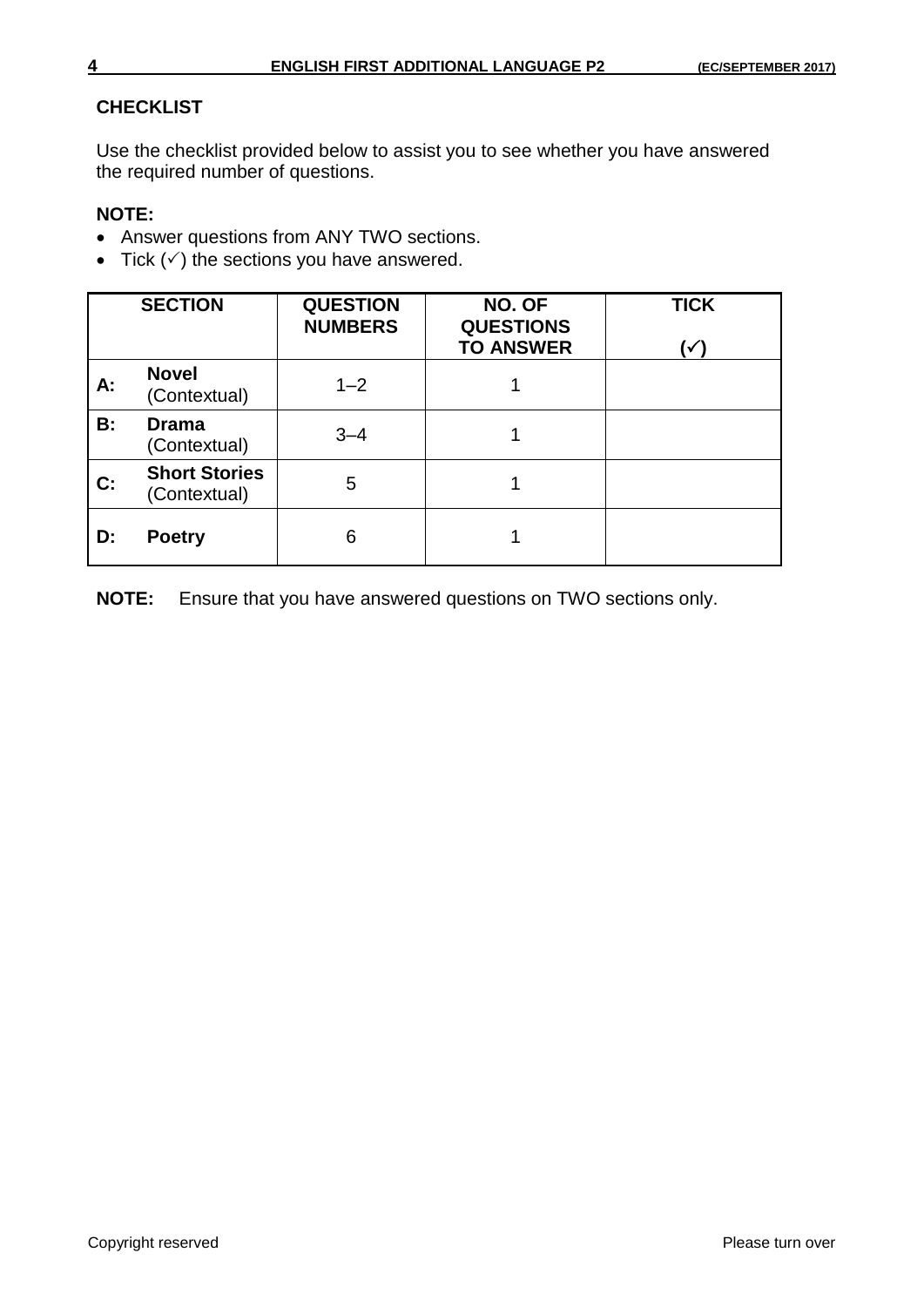# **SECTION A: NOVEL**

In this section, there are contextual questions on the following novels:

- *THE STRANGE CASE OF DR JEKYLL AND MR HYDE by Robert Louis Stevenson*
- *CRY THE BELOVED COUNTRY by Alan Paton*

Answer ONE question from this section on the novel you have studied.

## **QUESTION 1:** *THE STRANGE CASE OF DR JEKYLL AND MR HYDE*

Read BOTH extracts from the novel and answer the questions set on each. The number of marks allocated to each question serves as a guide to the expected length of your answer.

**NOTE:** Answer questions in your own words unless you are asked to quote. Answer the questions set on BOTH extracts, i.e. QUESTION 1.1 and QUESTION 1.2.

# 1.1 **EXTRACT A**

[Utterson set off to Dr Lanyon's house.]

| The solemn butler knew and welcomed him; he was subjected to          |    |
|-----------------------------------------------------------------------|----|
| no stage of delay, but ushered direct from the door to the dining-    |    |
| room where Dr Lanyon sat alone over his wine. This was a hearty,      |    |
| healthy, dapper, red-faced gentleman, with a shock of hair            |    |
| prematurely white, and a boisterous and decided manner.               | 5  |
| At sight of Mr Utterson, he sprang up from his chair and welcomed     |    |
| him with both hands. The geniality, as was the way of the man, was    |    |
| somewhat theatrical to the eye; but it reposed on genuine feeling.    |    |
| For these two were old friends, old mates both at school and          |    |
| college, both thorough respecters of themselves who thoroughly        | 10 |
| enjoyed each other's company. After a little rambling talk, the       |    |
| lawyer led up to the subject which so disagreeably pre-occupied       |    |
| his mind. 'I suppose, Lanyon,' said he 'you and I must be the two     |    |
| oldest friends that Henry Jekyll has?'                                |    |
| 'I wish the friends were younger,' chuckled Dr Lanyon.                |    |
| 'But I suppose we are. And what of that? I see little of him now.'    | 15 |
|                                                                       |    |
| Indeed?' said Utterson. 'I thought you had a bond of common           |    |
| interest.' 'We had,' was the reply.                                   |    |
| 'But it is more than ten years since Henry Jekyll became too fanciful |    |
| for me.'                                                              | 20 |
| He began to go wrong, wrong in mind; and though of course I           |    |
| continue to take an interest in him for old sake's sake, as they say, |    |
| I see and I have seen devilish little of the man.                     |    |
|                                                                       |    |
| [Search for Mr Hyde]                                                  |    |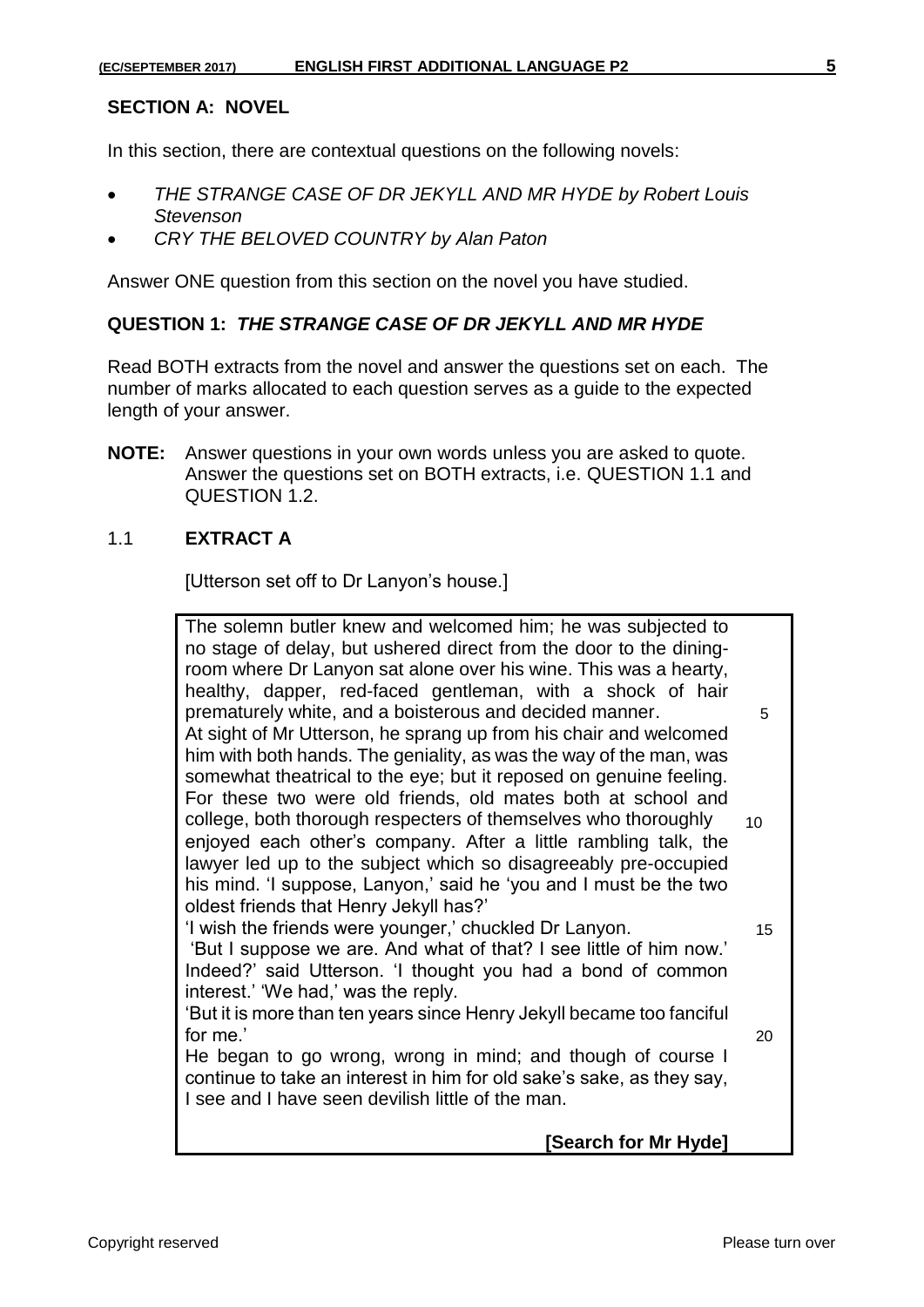1.1.1 Choose a description from COLUMN B that matches the name in COLUMN A. Write only the letter (A‒E) next to the question number  $(1.1.1 \text{ (a)} - (1.1.1 \text{ (d)}))$  in the ANSWER BOOK.

|     | <b>COLUMN A</b>          |   | <b>COLUMN B</b>                                 |
|-----|--------------------------|---|-------------------------------------------------|
| (a) | Henry Jekyll             | A | Utterson's clerk and confidant                  |
| (b) | <b>Gabriel Utterson</b>  | B | Known for his decency and<br>charitable works   |
| (C) | Mr Enfield               | C | A member of parliament                          |
| (d) | <b>Sir Danvers Carew</b> | D | He goes for walks on Sundays<br>with Utterson   |
|     |                          | E | A lawyer, and trusted friend of<br>Henry Jekyll |

| л |  |  |  |  |
|---|--|--|--|--|
|---|--|--|--|--|

- 1.1.2 Refer to lines 1–3 ('The solemn butler ... the dining-room …') Using you OWN words, explain why it is obvious that Utterson is familiar to the butler. (2)
- 1.1.3 State the reason for Utterson's visit to Doctor Lanyon. (2)
- 1.1.4 Quote FIVE CONSECUTIVE words to prove that Dr Lanyon is not old enough to have grey hair. (1)
- 1.1.5 Refer to line 6. ('he sprang up … with both hands.')

Choose the correct answer to complete the following sentence. Write only the letter (A–D) next to question number (1.1.5 (a)) in the ANSWER BOOK.

- (a) Dr Lanyon sprang up from his chair because he was …
	- A elated to see Utterson.
	- B guilty of murdering Dr Jekyll.
	- C expecting a patient.
	- D angry to be disturbed. (1)
		-
- (b) Write down ONE act of Dr Lanyon that will support your answer in 1.1.5 (a). (1)
- 1.1.6 Quote a sentence from the extract to prove that the following statement is TRUE.

The gentlemen had trivial discussions before they got into the reason for Utterson's visit. (1)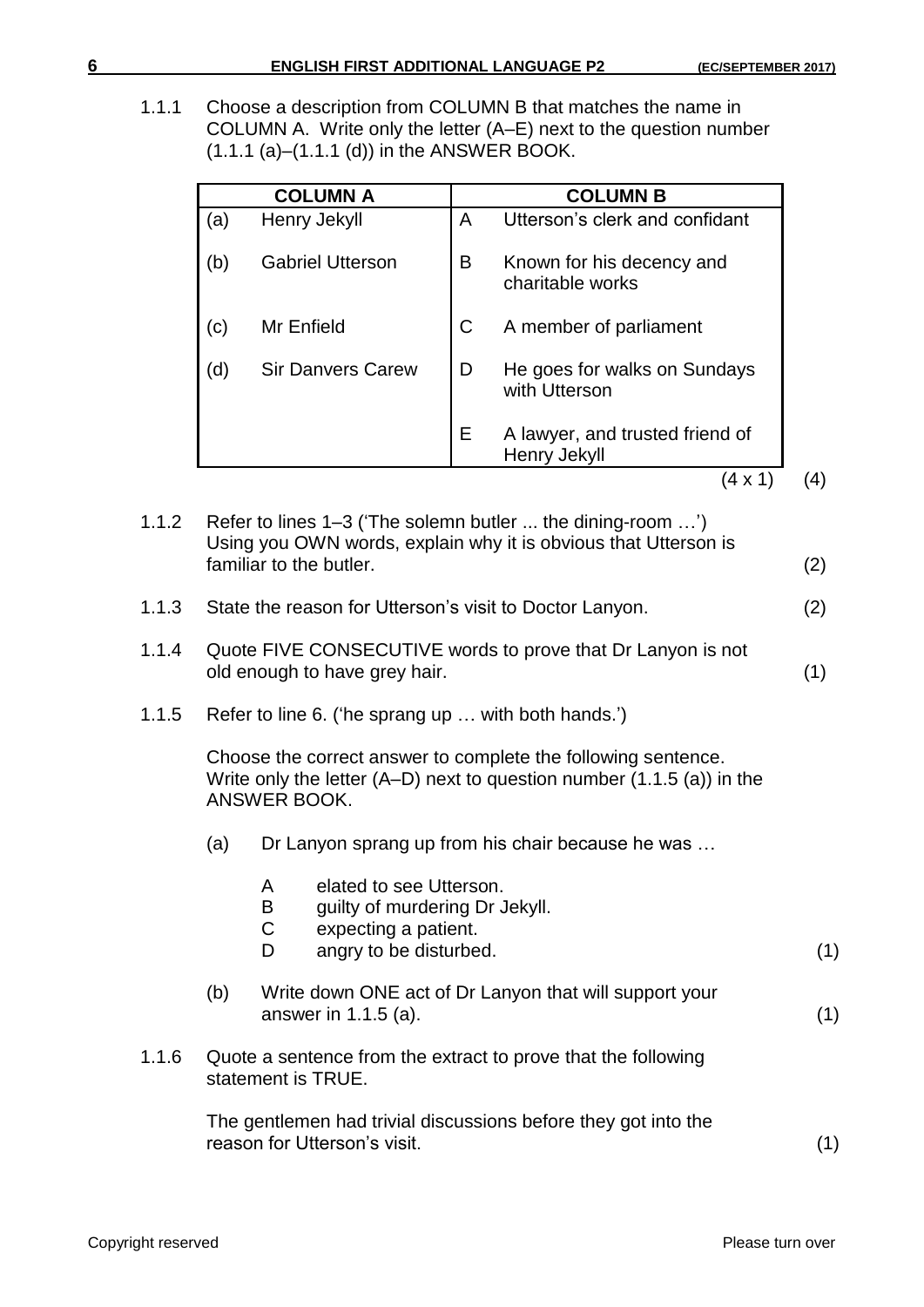1.1.7 Refer to lines 19–20. ('But it is … fanciful for me.')

From your knowledge of the novel, why has Dr Jekyll become 'too fanciful' for Dr Lanyon? (2)

1.1.8 Do you think Utterson has the right to be concerned about Dr Jekyll? Discuss your view. (3)

**AND**

# **EXTRACT B**

1.2 [Utterson accompanies Poole to Jekyll's house.]

It was a wild, cold, seasonable night of March, with a pale moon, lying on her back as though the wind had tilted her, and a flying wrack of the most diaphanous and lawny texture. The wind made talking difficult, and flecked the blood into the face. It seemed to have swept the streets unusually bare of passengers, besides; for Mr Utterson thought he had never seen that part 5 of London so deserted. He could have wished it otherwise; never in his life had he been conscious of so sharp a wish to see and touch his fellowcreatures; for, struggle as he might, there was borne in upon his mind a crushing anticipation of calamity. The square, when they got there, was all full of wind and dust, and the thin trees in the garden were lashing 10 themselves along the railing. Poole, who had kept all the way a pace or two ahead, now pulled up in the middle of the pavement, and, in spite of the biting weather, took off his hat and mopped his brow with a red pocket-handkerchief. But for all the hurry of his coming, these were not the dews of exertion that he wiped away, but the moisture of some strangling anguish; for his face was white, and his voice when he spoke, harsh and broken.

|       | [The last night]                                                                                                                                            |            |
|-------|-------------------------------------------------------------------------------------------------------------------------------------------------------------|------------|
| 1.2.1 | How is Poole related to Dr Jekyll?                                                                                                                          | (1)        |
| 1.2.2 | Refer to lines 1–5. (It was a  of passengers besides.)<br>In your OWN words describe how the weather contributes to<br>Utterson's premonition for disaster. | (3)        |
| 1.2.3 | Refer to lines 8–9. ('there was borne  anticipation of calamity.')                                                                                          |            |
|       | Explain why Utterson feels 'a crushing anticipation of calamity'.<br>(a)                                                                                    | (2)        |
|       | Write down TWO things that made him feel like this.<br>(b)                                                                                                  | (2)        |
| 1.2.4 | Write THREE character traits of Dr Jekyll.                                                                                                                  | (3)        |
| 1.2.5 | Identify and discuss ONE theme evident in this extract.                                                                                                     | (3)        |
| 1.2.6 | Discuss how the author creates an atmosphere of horror in this<br>passage.                                                                                  | (4)<br>351 |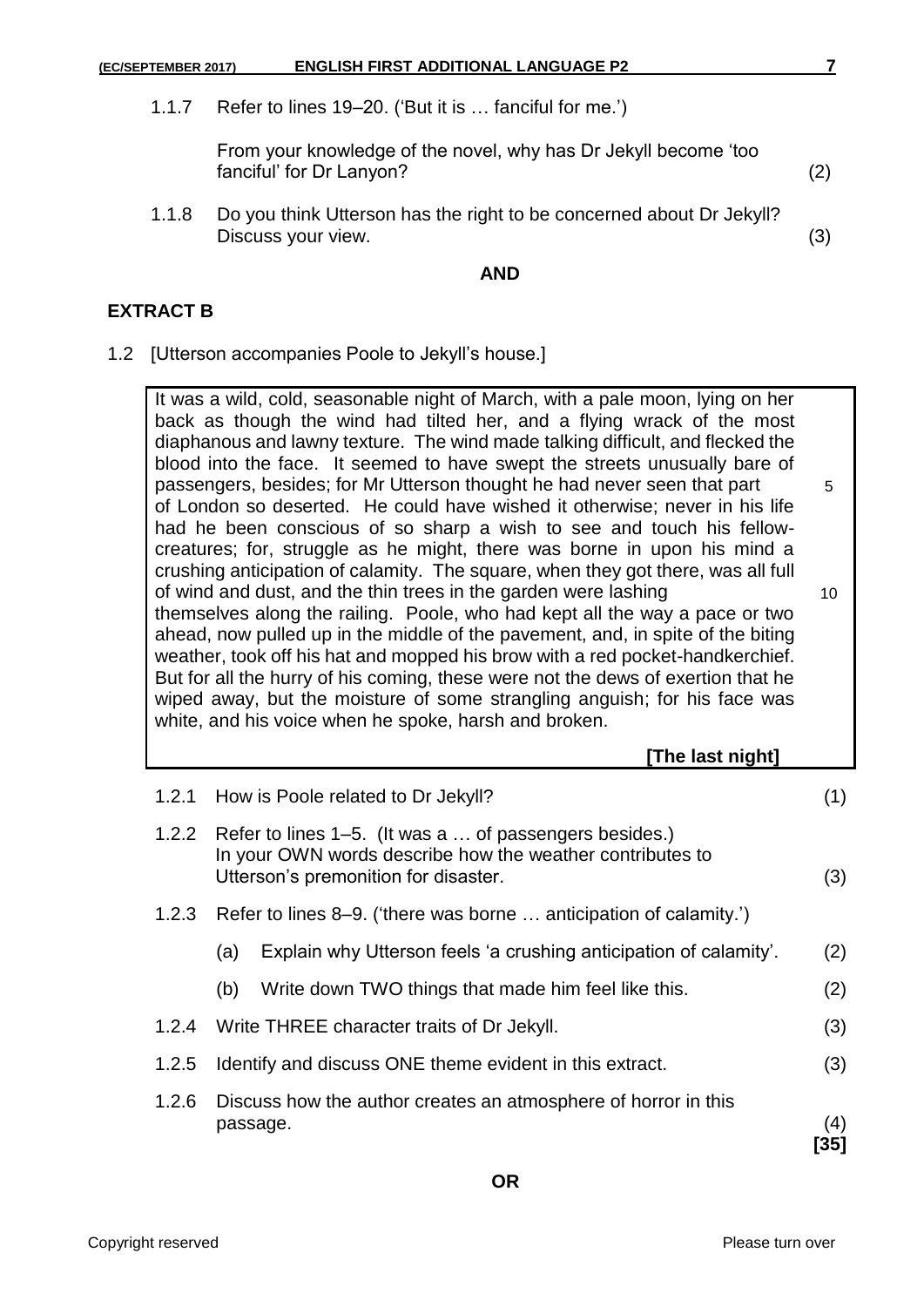# **QUESTION 2:** *CRY, THE BELOVED COUNTRY*

Read the following extracts from the novel and answer the questions set on each. The number of marks allocated to each question serves as a guide to the expected length of your answer.

**NOTE:** Answer questions in your own words unless you are asked to quote. Answer the questions set on BOTH extracts, i.e. QUESTION 2.1 and  $QUESTION 2.2$ 

# **EXTRACT C**

2.1 [The priest is offered a room in Mrs Lithebe's house.]

I have a place for you to sleep, my friend, in the house of an old woman, a Mrs Lithebe, who is a good member of our church. She is an Msutu, but she speaks Zulu well. She will think it an honour to have a priest in the house. It is cheap, only three shillings a week, and you can have your meals there with the people of the Mission.  $\frac{5}{5}$ Now there is the bell. Would you like to wash your hands? They washed their hands in a modern place, with white, basin, and water cold and hot, and towels worn but very white, and a modern lavatory too. When you were finished, you pressed a little rod, and the water rushed in as though something was broken. It would 10 have frightened you if you had not heard of such things before. They went into a room where a table was laid and there he met many priests, both white and black, and they sat down after grace and ate together. He was a bit nervous of the many plates and knives and forks, but watched what others did, and used the things likewise.  $15$ He sat next to a young rosy-cheeked priest from England, who asked him where he came from, and what it was like there. And another black priest cried out – I am also from Ixopo. My father and mother are still alive there, in the valley of the Lufafa. How is it there? 20 [Chapter 5]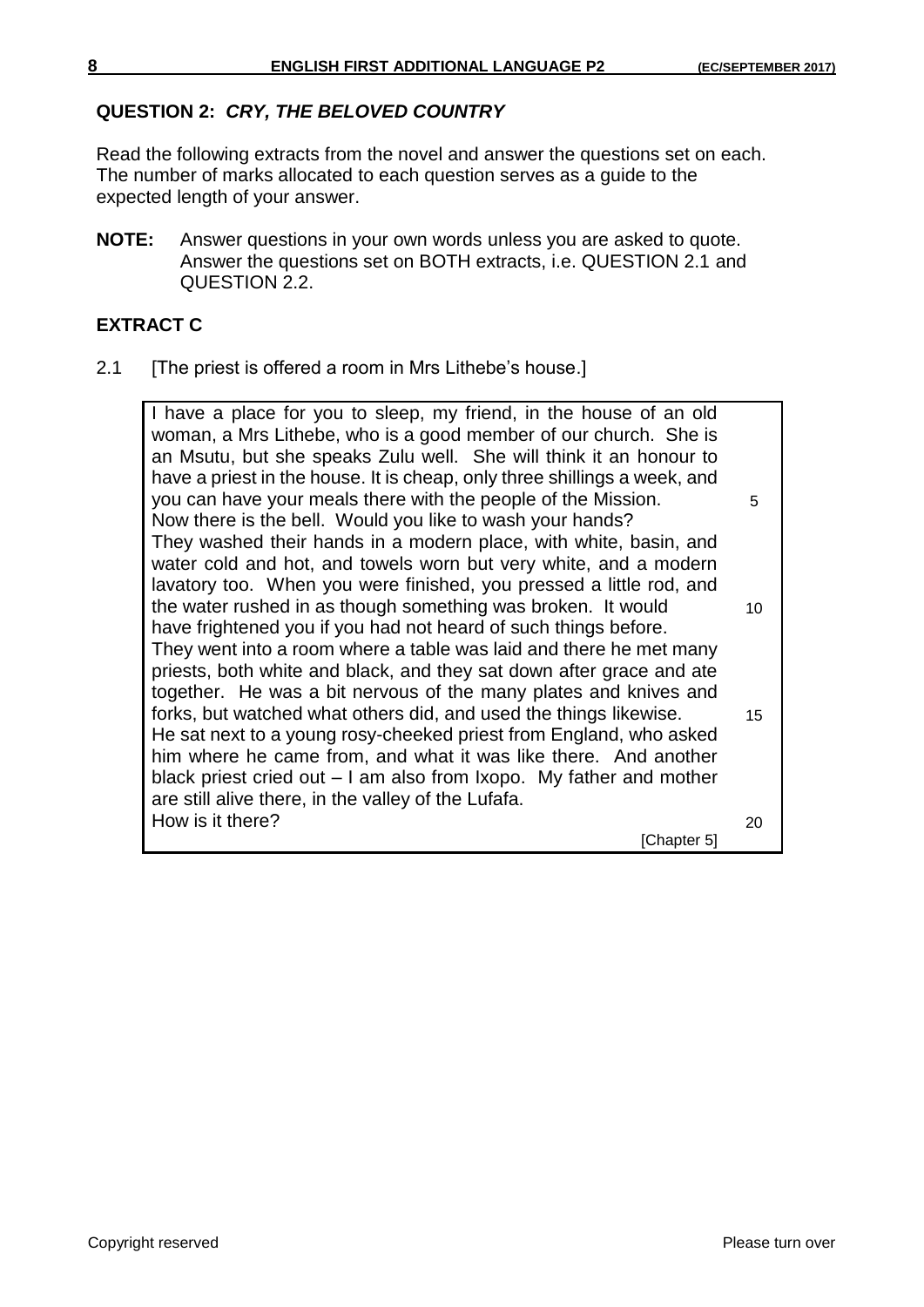## **(EC/SEPTEMBER 2017) ENGLISH FIRST ADDITIONAL LANGUAGE P2 9**

2.1.1 Choose a description from COLUMN B that matches the name in COLUMN A. Write only the letter (A–E) next to the question number  $(2.1.1$   $(a)-2.1.1$   $(d)$ ) in the ANSWER BOOK.

|     | <b>COLUMN A</b> |    | <b>COLUMN B</b>                                        |  |
|-----|-----------------|----|--------------------------------------------------------|--|
| (a) | Stephen Kumalo  | A  | killed Arthur Jarvis                                   |  |
| (b) | Absolom         | B  | ignorant of the injustices in<br>South Africa          |  |
| (c) | James Jarvis    | C  | humble minister of the<br>Anglican Church              |  |
| (d) | John Kumalo     | D  | representing good moral<br>values and Christian ethics |  |
|     |                 | E. | a politician who enjoys the<br>spotlight               |  |
|     |                 |    | 4 x 1                                                  |  |

|  | 2.1.2 Refer to line 1. ('I have a  you to sleep') |
|--|---------------------------------------------------|
|  |                                                   |

|       | (a) | What is the name of the priest who is going to reside in the                                               |     |
|-------|-----|------------------------------------------------------------------------------------------------------------|-----|
|       |     | house?                                                                                                     | (1) |
|       | (b) | Why has he come to Johannesburg?                                                                           | (1) |
| 2.1.3 |     | State TWO character traits of Mrs Lithebe.                                                                 | (2) |
| 2.1.4 |     | Give a reason from the text to show that the priest comes from a<br>disadvantaged area.                    | (1) |
| 2.1.5 |     | Refer to lines 13–14. ('many priests, both  and ate together.')                                            |     |
|       |     | Explain why it was a strange situation considering that the novel<br>was written during the apartheid era. | (1) |
| 2.1.6 |     | Write down THREE CONSECUTIVE WORDS to prove that<br>foreign priests also stayed in Mrs Lithebe's house.    | (1) |
| 2.1.7 |     | How does the description of Ixopo contribute to the fact that its<br>people go to Johannesburg?            | (3) |
| 2.1.8 |     | Refer to the novel as a whole.                                                                             |     |
|       |     | Can Stephen Khumalo be admired? Discuss your view.                                                         | (4) |
|       |     |                                                                                                            |     |

# **AND**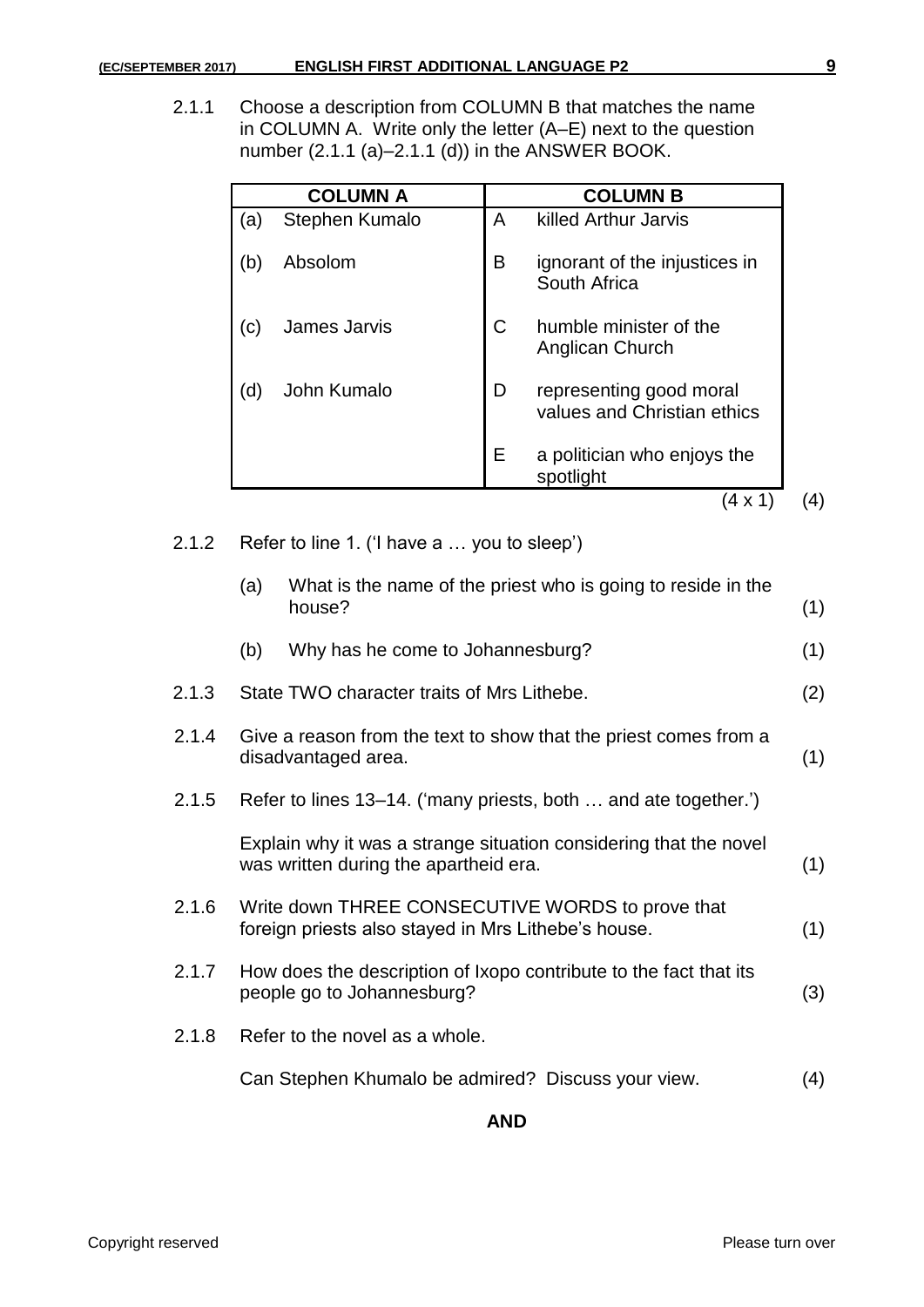# **EXTRACT D**

2.2 [Shanty town.]

| The white men come to Shanty Town. They take photographs of us, and         |    |
|-----------------------------------------------------------------------------|----|
| moving photographs for the pictures. They come and wonder what they         |    |
| can do, there are so many of us. What will the poor devils do in the rain?  |    |
| What will the poor devils do in the winter? Men come, and machines          |    |
| come, and they start building rough                                         | 5  |
| houses for us. That Dubula is a clever man, this is what he said they       |    |
| would do. And no sooner do they begin to build for us, than there come      |    |
| in the night other black people, from Pimville and Alexandra and            |    |
| Sophiatown, and they too put up their houses of sack and grass and iron     |    |
| and poles. And the white men come again, but                                | 10 |
| this time it is anger, not pity. The police come and drive the people away. |    |
| And some that they drive away are from Orlando itself. They go back to      |    |
| the houses that they left, but of some the rooms are already taken, and     |    |
| some will not have them anymore. You need not to be ashamed that            |    |
| you live in Shanty Town. It is in the papers, and that                      | 15 |
| is my husband standing by the house. A man here has a paper from            |    |
| Durban, and my husband is there too, standing by the house. You             |    |
| can give your address as Shanty Town, Shanty Town alone, everyone           |    |
| knows where it is, and give the number that the committee has given         |    |
| you.                                                                        | 20 |
|                                                                             |    |
|                                                                             |    |

[Chapter 9]

# 2.2.1 In line 1, the words Shanty Town would mean a/an …

|       | A<br>Β<br>C<br>D | rural town.<br>fancy city.<br>squatter camp.<br>estate.                                         | (1)               |
|-------|------------------|-------------------------------------------------------------------------------------------------|-------------------|
| 2.2.2 |                  | Refer to lines 10–11. (And the white  anger, not pity.)                                         |                   |
|       | (a)              | Why do the white men have 'pity' the first time they come to<br><b>Shanty Town?</b>             | (1)               |
|       | (b)              | What is the reason for their anger when they return to Shanty<br>Town?                          | (2)               |
|       | (c)              | Explain the situation regarding housing as it was happening at<br>the time. Mention TWO points. | $\left( 2\right)$ |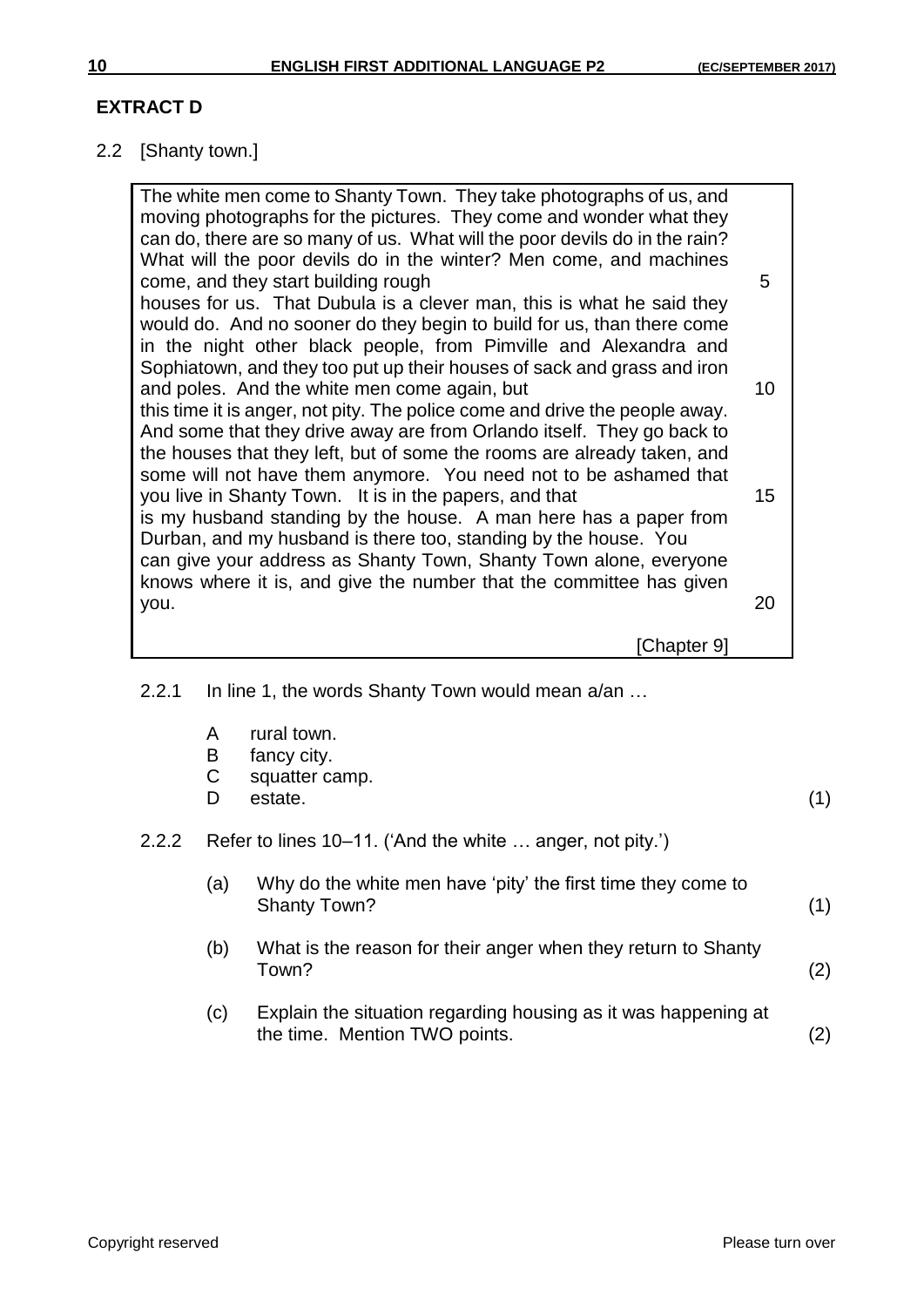| (EC/SEPTEMBER 2017) | <b>ENGLISH FIRST ADDITIONAL LANGUAGE P2</b>                                                                                   | 11          |
|---------------------|-------------------------------------------------------------------------------------------------------------------------------|-------------|
| 2.2.3               | Compare the characters of Stephen Khumalo and John Khumalo<br>after John leaves Ixopo. Mention TWO points for each character. | (4)         |
| 2.2.4               | Quote a sentence from the extract to prove that the following<br>statement is TRUE:                                           |             |
|                     | White people built houses of bad quality for the people in Shanty<br>Town.                                                    | (1)         |
| 2.2.5               | Identify and discuss ONE theme evident in this extract.                                                                       | (3)         |
| 2.2.6               | Do you think the people from Ndotsheni who left for Johannesburg<br>made a wise decision? Discuss your view.                  | (3)<br>[35] |

**OR**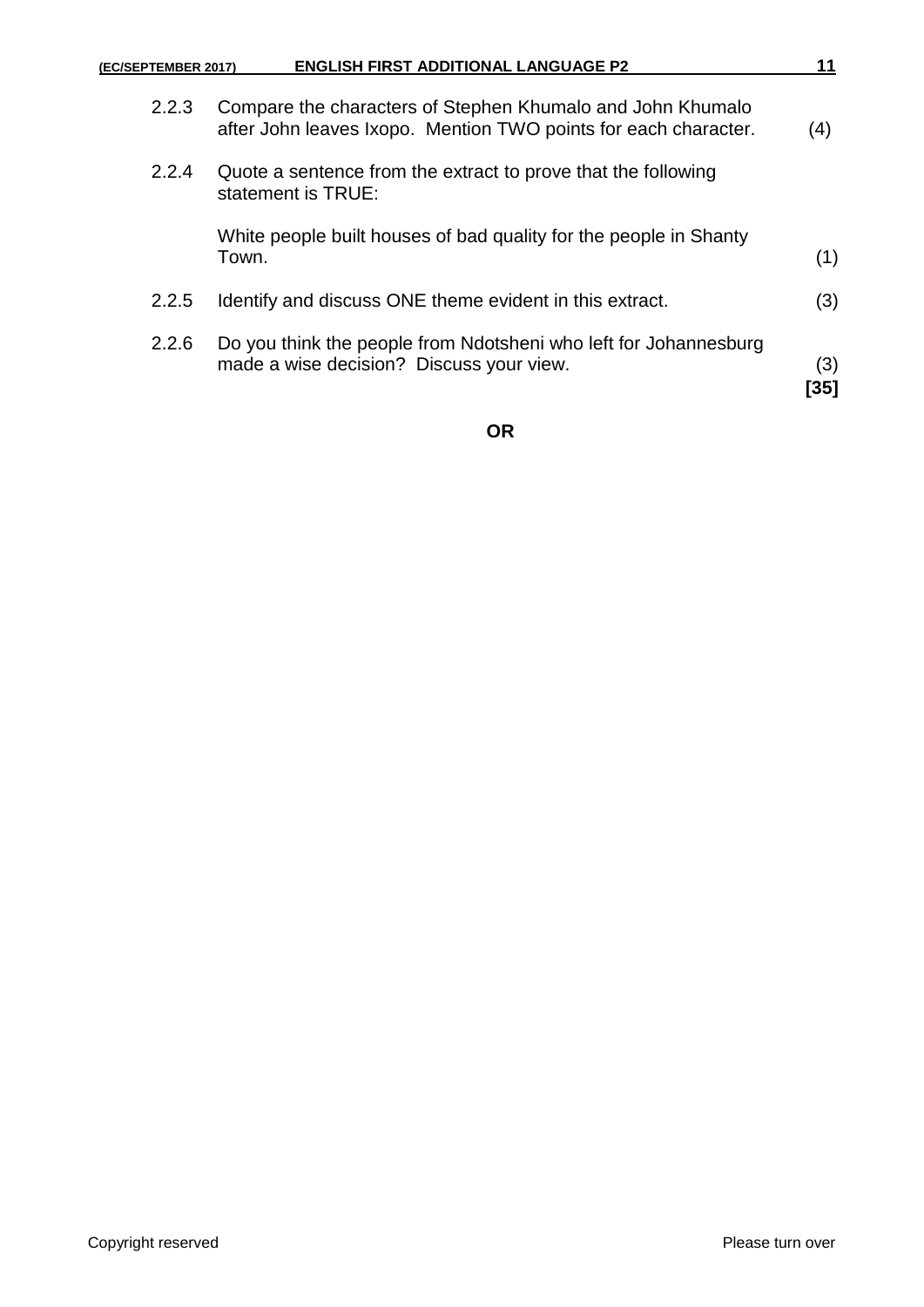# **SECTION B: DRAMA**

In this section, there are contextual questions on the following plays:

- *MACBETH* by William Shakespeare
- *MY CHILDREN, MY AFRICA* by Athol Fugard

Answer ONE question from this section on the play you have studied.

# **QUESTION 3**

# **EXTRACT E**

# *MACBETH*

Read the following extracts from the play and answer the questions set on each. The number of marks allocated to each question serves as a guide to the expected length of your answer.

- **NOTE:** Answer questions in your own words unless you are asked to quote. Answer the questions set on BOTH extracts, i.e. QUESTION 4.1 and QUESTION 4.2.
- 3.1 [Enter MACBETH and BANQUO: Encounter with the witches.]

| <b>MACBETH</b>                                          |    |
|---------------------------------------------------------|----|
| So foul and fair a day I have not seen.                 |    |
| <b>BANQUO</b>                                           |    |
| How far is it call'd to Forres? — What are these        |    |
| So withered and so wild in their attire,                |    |
| That look not like the inhabitants o' the earth,        |    |
| And yet are on't? Live you? or are you aught            | 5  |
| That man may question? You seem to understand me,       |    |
| By each at once her choppy finger laying                |    |
| Upon her skinny lips: you should be women,              |    |
| And yet your beards forbid me to interpret              |    |
| That you are so.                                        | 10 |
| <b>MACBETH</b>                                          |    |
| Speak, if you can: what are you?                        |    |
| <b>First Witch</b>                                      |    |
| All hail, Macbeth! hail to thee, Thane of Glamis!       |    |
| <b>Second Witch</b>                                     |    |
| All hail, Macbeth, hail to thee, Thane of Cawdor!       |    |
| <b>Third Witch</b>                                      |    |
| All hail, Macbeth, thou shalt be king hereafter!        |    |
| <b>BANQUO</b>                                           |    |
| Good sir, why do you start, and seem to fear            | 15 |
| Things that do sound so fair? — I'th' the name of truth |    |
| Are ye fantastical, or that indeed                      |    |
| Which outwardly ye show? My noble partner               |    |
| You greet with present grace and great prediction       |    |
| Of noble having and of royal hope,                      | 20 |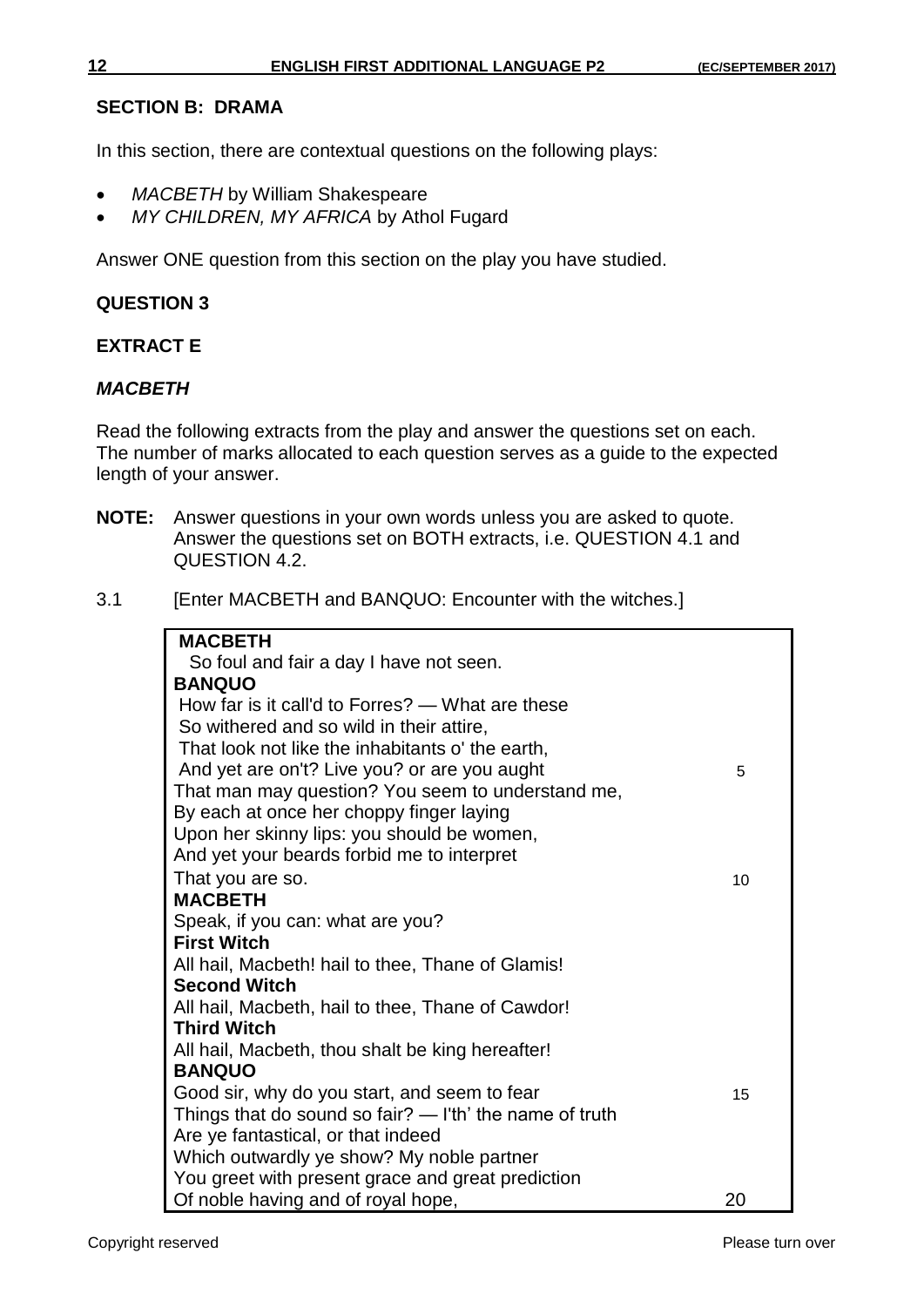| That he seems rapt withal. To me you speak not.<br>If you can look into the seeds of time,<br>And say which grain will grow and which will not,<br>Speak then to me, who neither beg nor fear<br>Your favours nor your hate.<br>25<br><b>First Witch</b> |  |
|----------------------------------------------------------------------------------------------------------------------------------------------------------------------------------------------------------------------------------------------------------|--|
| Hail!<br><b>Second Witch</b>                                                                                                                                                                                                                             |  |
| Hail!                                                                                                                                                                                                                                                    |  |
| <b>Third Witch</b>                                                                                                                                                                                                                                       |  |
| Hail!                                                                                                                                                                                                                                                    |  |
| <b>First Witch</b>                                                                                                                                                                                                                                       |  |
| Lesser than Macbeth, and greater.                                                                                                                                                                                                                        |  |
| <b>Second Witch</b>                                                                                                                                                                                                                                      |  |
| Not so happy, yet much happier.<br>30                                                                                                                                                                                                                    |  |
| <b>Third Witch</b>                                                                                                                                                                                                                                       |  |
| Thou shalt get kings, though thou be none:                                                                                                                                                                                                               |  |
| So all hail, Macbeth and Banquo!                                                                                                                                                                                                                         |  |
| <b>First Witch</b>                                                                                                                                                                                                                                       |  |
| Banquo and Macbeth, all hail!                                                                                                                                                                                                                            |  |
| [Act 1, Scene 3]                                                                                                                                                                                                                                         |  |

3.1.1 Choose a description from COLUMN B that matches the name in COLUMN A. Write only the letter (A–E) next to the question number (4.1.1 (a)–4.1.1 (d)) in the ANSWER BOOK.

|     | <b>COLUMN A</b> |   | <b>COLUMN B</b>                                                            |  |
|-----|-----------------|---|----------------------------------------------------------------------------|--|
| (a) | Macbeth         | A | Thane of Fife                                                              |  |
| (b) | Macduff         | B | too trusting                                                               |  |
| (c) | Banquo          | C | has better judgement than his<br>father                                    |  |
| (d) | Malcolm         | D | brave, noble and honest                                                    |  |
|     |                 | Е | challenges the witches to<br>speak but is startled by their<br>predictions |  |
|     |                 |   | $4 \times 1$                                                               |  |

- 3.1.2 How could Banquo identify the women to be witches? (2)
- 3.1.3 In the context of the play, explain the meaning of:

'Thou shalt get kings, though thou be none:' (line 31) (2)

3.1.4 Explain how the words 'my noble partner' (line 18) become ironic later in the play. (2)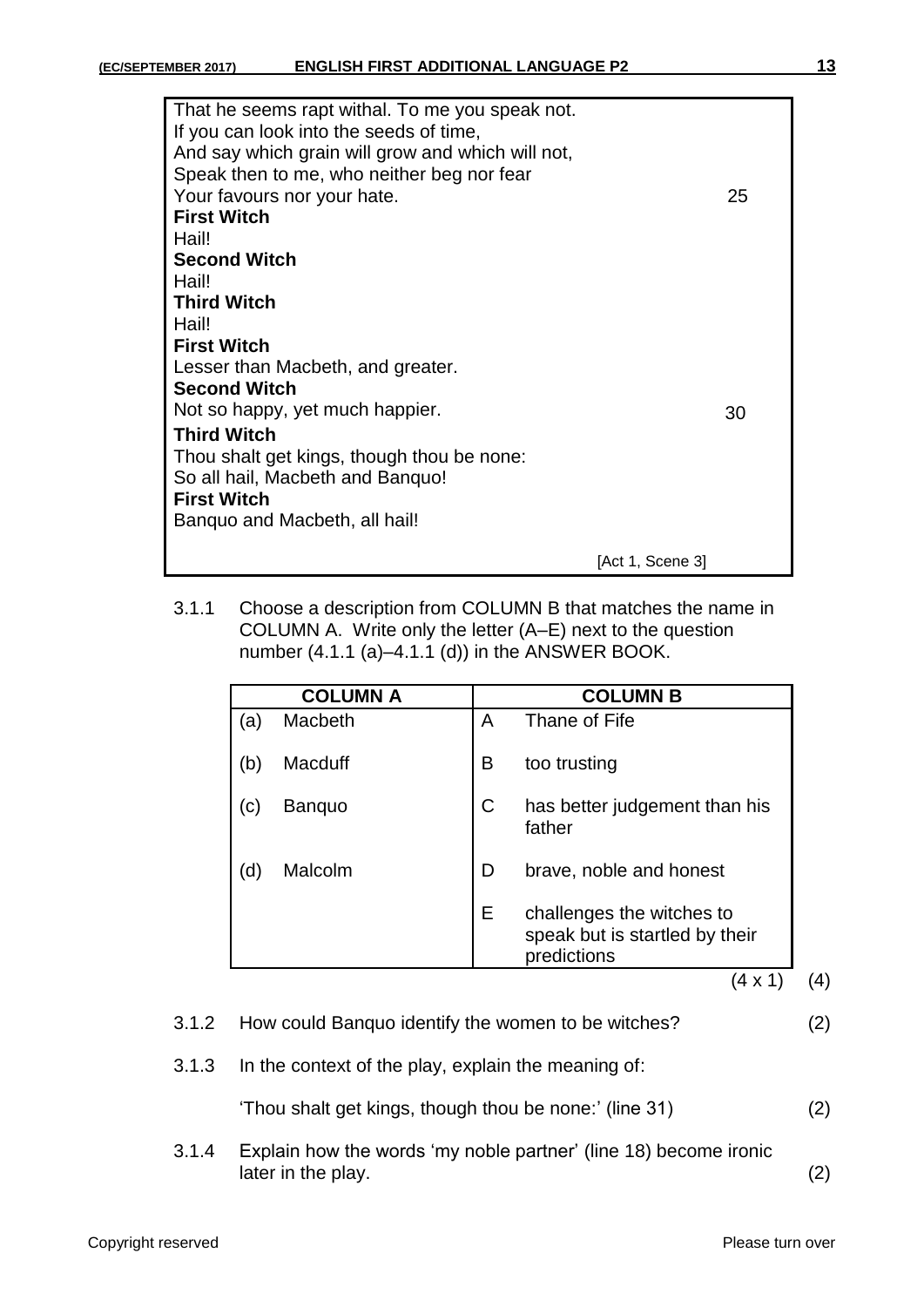| 14    | <b>ENGLISH FIRST ADDITIONAL LANGUAGE P2</b><br>(EC/SEPTEMBER 2017)                           |     |
|-------|----------------------------------------------------------------------------------------------|-----|
| 3.1.5 | Explain why the following statement is FALSE.                                                |     |
|       | Banquo was overjoyed when Ross and Angus greeted Macbeth as<br>the Thane of Cawdor.          | (2) |
| 3.1.6 | Identify and discuss the theme of appearance and reality which is<br>evident in the extract. | (3) |
| 3.1.7 | Can the witches be blamed for the tragedy in this drama?<br>Discuss your views.              | (3) |
|       | AND                                                                                          |     |

# **EXTRACT F**

3.2 [Banquo expresses suspicion of Macbeth.]

| (Enter BANQUO)                                         |    |
|--------------------------------------------------------|----|
| <b>BANQUO</b>                                          |    |
| Thou hast it now: king, Cawdor, Glamis, all,           |    |
| As the weird women promised, and, I fear,              |    |
| Thou play'dst most foully for't: yet it was said       |    |
| It should not stand in thy posterity,                  |    |
| But that myself should be the root and father          | 5  |
| Of many kings. If there come truth from them—          |    |
| As upon thee, Macbeth, their speeches shine-           |    |
| Why, by the verities on thee made good,                |    |
| May they not be my oracles as well,                    |    |
| And set me up in hope? But hush! no more.              |    |
|                                                        |    |
| (Sennet sounded. Enter MACBETH, as king, LADY MACBETH, |    |
| as queen, LENNOX, ROSS, Lords, Ladies, and Attendants) | 10 |
| <b>MACBETH</b>                                         |    |
| Here's our chief guest.                                |    |
| <b>LADY MACBETH</b>                                    |    |
| If he had been forgotten,                              |    |
| It had been as a gap in our great feast,               |    |
| And all-thing unbecoming.                              |    |
| <b>MACBETH</b>                                         |    |
| To-night we hold a solemn supper sir,                  |    |
| And I'll request your presence.                        | 15 |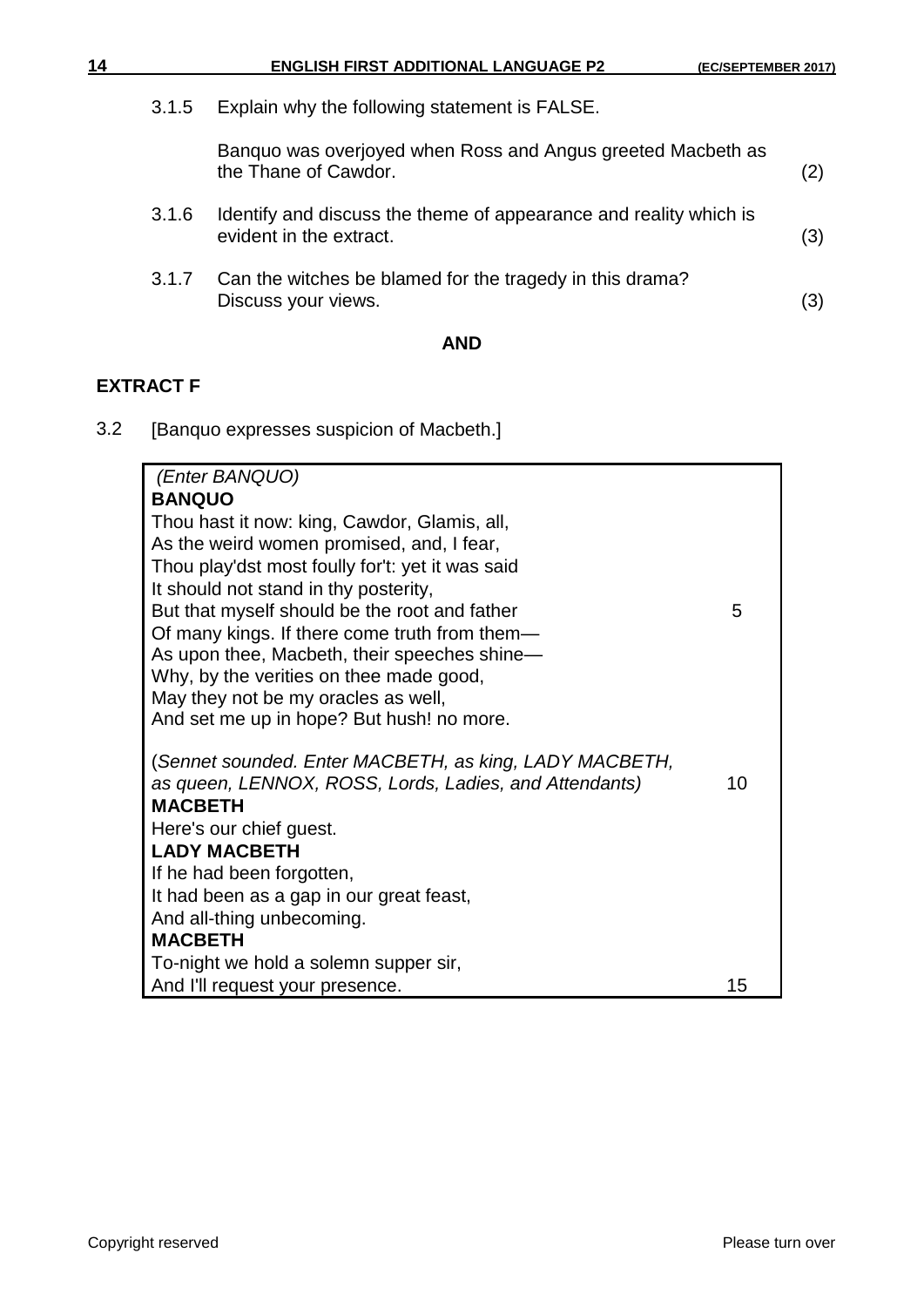| <b>BANQUO</b>  |                                                                                                |                  |
|----------------|------------------------------------------------------------------------------------------------|------------------|
|                | Let your highness                                                                              |                  |
|                | Command upon me; to the which my duties                                                        |                  |
|                | Are with a most indissoluble tie                                                               |                  |
| For ever knit. |                                                                                                |                  |
| <b>MACBETH</b> |                                                                                                |                  |
|                | Ride you this afternoon?                                                                       |                  |
| <b>BANQUO</b>  |                                                                                                |                  |
|                | Ay, my good lord                                                                               |                  |
| <b>MACBETH</b> |                                                                                                |                  |
|                | We should have else desired your good advice,                                                  |                  |
|                | Which still hath been both grave and prosperous,                                               |                  |
|                | In this day's council; but we'll take to-morrow.                                               |                  |
|                | Is't far you ride?                                                                             | 20               |
| <b>BANQUO</b>  |                                                                                                |                  |
|                | As far, my lord, as will fill up the time                                                      |                  |
|                | 'Twixt this and supper: go not my horse the better,                                            |                  |
|                | I must become a borrower of the night                                                          |                  |
|                | For a dark hour or twain.                                                                      |                  |
| <b>MACBETH</b> |                                                                                                |                  |
|                | Fail not our feast.                                                                            | 25               |
| <b>BANQUO</b>  |                                                                                                |                  |
|                | My lord, I will not                                                                            |                  |
| <b>MACBETH</b> |                                                                                                |                  |
|                | We hear, our bloody cousins are bestow'd                                                       |                  |
|                | In England and in Ireland, not confessing                                                      |                  |
|                | Their cruel parricide, filling their hearers<br>With strange invention: but of that to-morrow, |                  |
|                |                                                                                                | 30               |
|                | When therewithal we shall have cause of state                                                  |                  |
|                | Craving us jointly. Hie you to horse: adieu,                                                   |                  |
|                | Till you return at night. Goes Fleance with you?                                               |                  |
| <b>BANQUO</b>  |                                                                                                |                  |
|                | Ay, my good lord: our time does call upon's.                                                   |                  |
|                |                                                                                                |                  |
|                |                                                                                                | [Act 3, Scene 1] |
|                |                                                                                                |                  |
| 3.2.1          | Who are the 'weird women' (line 3)?                                                            |                  |
| 3.2.2          | If you were the stage director of this play, what tone of voice                                |                  |
|                | would you tell Lady Macbeth to use when saying lines 12-14, ('If                               |                  |
|                | he had been forgotten  And all-thing unbecoming.')?                                            |                  |
| 3.2.3          |                                                                                                |                  |
|                | From the extract, what do you learn about the character of<br>Banquo?                          |                  |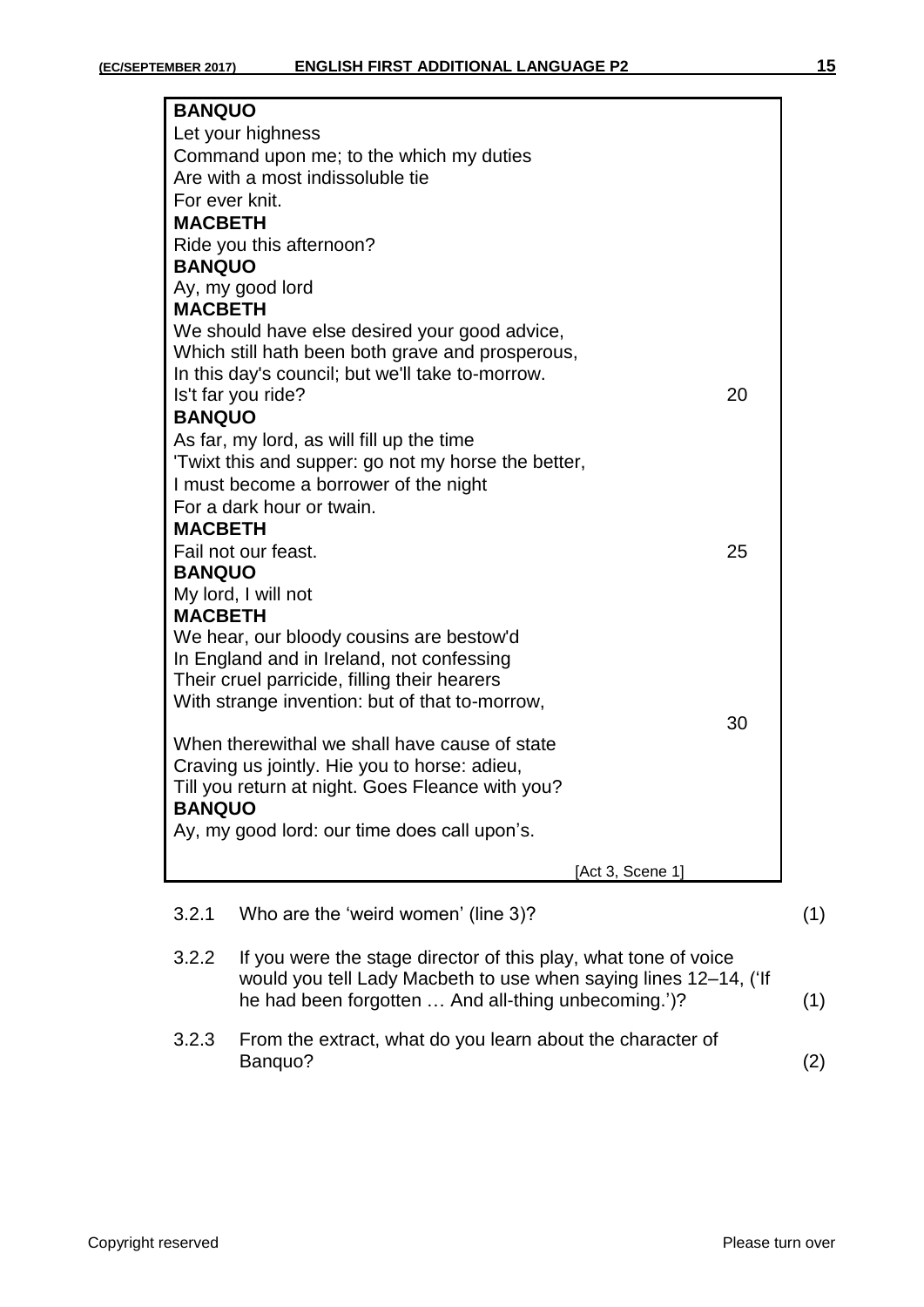| 16 |       | <b>ENGLISH FIRST ADDITIONAL LANGUAGE P2</b><br>(EC/SEPTEMBER 2017)                                                                                      |               |
|----|-------|---------------------------------------------------------------------------------------------------------------------------------------------------------|---------------|
|    | 3.2.4 | Choose the correct answer to complete the following sentence.<br>Write only the letter $(A-D)$ and the question number $(3.2.4)$ in the<br>ANSWER BOOK. |               |
|    |       | At the beginning of the extract Banquo is speaking his thoughts<br>aloud. If this happens in the play, it is called                                     |               |
|    |       | the dialogue.<br>A<br>B<br>a monologue.<br>a soliloquy.<br>C<br>D<br>an action.                                                                         | (1)           |
|    | 3.2.5 | Refer to line 11. ('Sennet sounded').                                                                                                                   |               |
|    |       | Why is it important that the sennet is sounded at this point in the<br>extract?                                                                         | (1)           |
|    | 3.2.6 | How is Macbeth different in character to Banquo? Mention TWO<br>points.                                                                                 | (2)           |
|    | 3.2.7 | Refer to lines 26–27. ('We hear, our  Ireland, not confessing')                                                                                         |               |
|    |       | From your knowledge of the drama, briefly explain who the<br>'bloody cousins' are and what are they suppose to 'confess'.                               | (3)           |
|    | 3.2.8 | Discuss the symbol of vision and hallucination as it appears in this<br>drama.                                                                          | (2)           |
|    | 3.2.9 | Refer to the drama as a whole. Do you think this drama is still<br>relevant today?                                                                      | (4)<br>$[35]$ |

**OR**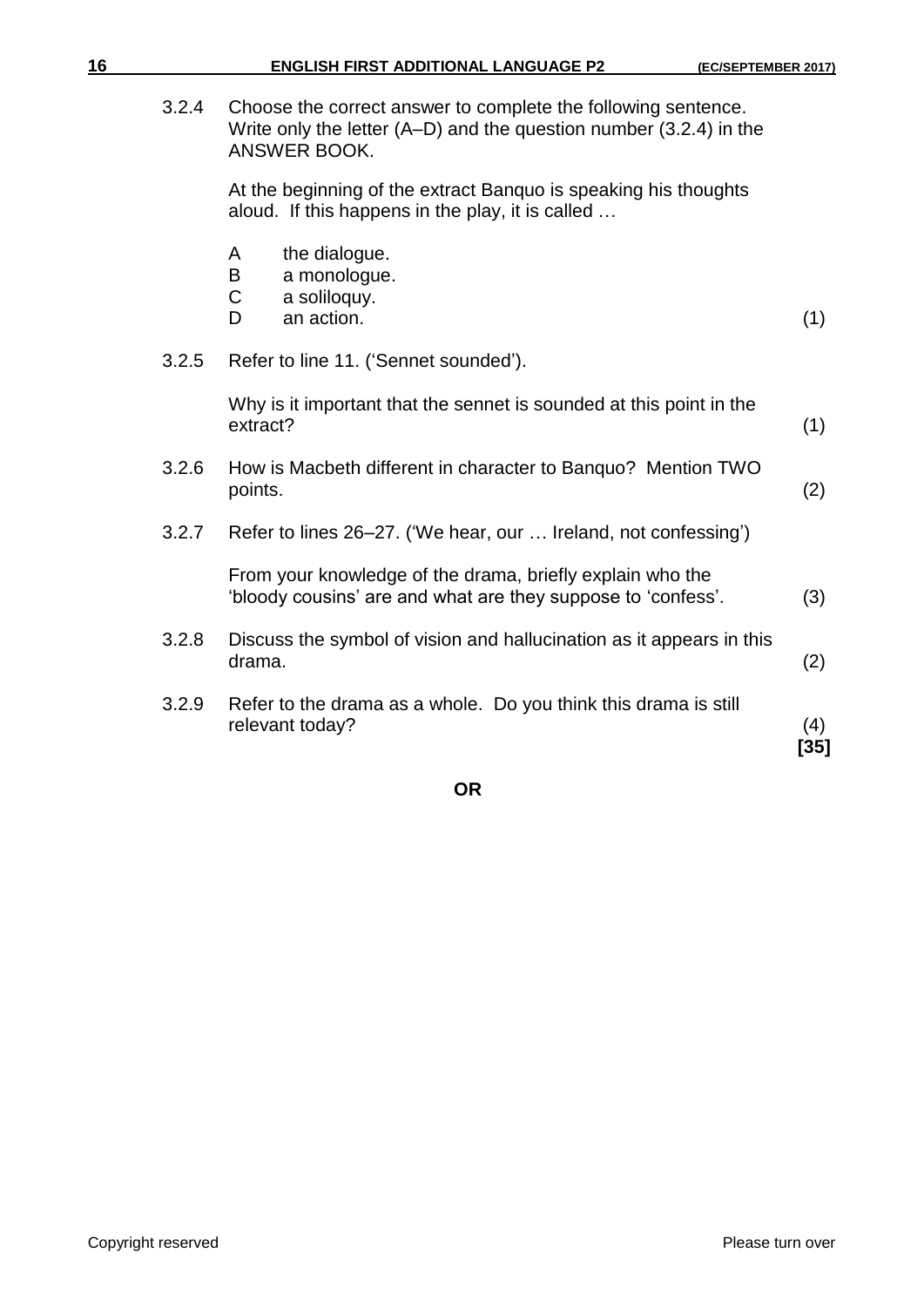# **QUESTION 4:** *MY CHILDREN, MY AFRICA*

Read the following extracts from the play and answer the questions set on each. The number of marks allocated to each question serves as a guide to the expected length of your answer.

**NOTE:** Answer questions in your own words unless you are asked to quote. Answer the questions set on BOTH extracts, i.e. QUESTION 5.1 and QUESTION 5.2.

# 4.1 **EXTRACT G**

[Thami and Isabel in the classroom at Zolile High School.]

| <b>THAMI:</b>                   | Yes that's the one. For nearly two years I've sat there  being<br>educated!                                                                                                                                                                                                                         |    |
|---------------------------------|-----------------------------------------------------------------------------------------------------------------------------------------------------------------------------------------------------------------------------------------------------------------------------------------------------|----|
| <b>ISABEL:</b>                  | (Reading names carved into the wood of the desk): John, Bobby,<br>Zola, Bo  Boni                                                                                                                                                                                                                    |    |
| <b>THAMI:</b>                   | Bonisile.                                                                                                                                                                                                                                                                                           |    |
| <b>ISABEL:</b>                  | Where is your name?                                                                                                                                                                                                                                                                                 |    |
| <b>THAMI:</b>                   | You won't find it there. I don't want to leave any part of me in this<br>classroom.                                                                                                                                                                                                                 | 5  |
| <b>ISABEL:</b>                  | That sounds heavy.                                                                                                                                                                                                                                                                                  |    |
| <b>THAMI:</b>                   | It's been heavy. You've got no problems with it, hey.                                                                                                                                                                                                                                               |    |
| <b>ISABEL:</b>                  | With school? No not really. Couple of teachers have tried their best<br>to spoil it for me, but they haven't succeeded. I've had a pretty good<br>time in fact. I think I might even end up with the old cliché  you<br>know, school years, best years, happiest years  whatever it is<br>they say. | 10 |
| <b>THAMI:</b>                   | No, I won't be saying that.                                                                                                                                                                                                                                                                         |    |
| <b>ISABEL:</b>                  | That surprises me.                                                                                                                                                                                                                                                                                  |    |
| <b>THAMI:</b>                   | Why?                                                                                                                                                                                                                                                                                                |    |
| <b>ISABEL:</b>                  | Ja, come on, wouldn't you be if I said it? You're obviously clever.                                                                                                                                                                                                                                 |    |
|                                 | I'll bet you sail through your exams.                                                                                                                                                                                                                                                               |    |
| <b>THAMI:</b>                   | It's not as simple as just passing exams, Isabel. School doesn't<br>mean the same to us that it does to you.                                                                                                                                                                                        |    |
| <b>ISABEL:</b>                  | Go on.                                                                                                                                                                                                                                                                                              | 15 |
| <b>THAMI:</b>                   | I used to like it. Junior school? You should have seen me. I<br>wanted to have school on Saturdays and Sundays as well. Yes, I<br>did. Other boys wanted to kill me. I hated holidays.                                                                                                              |    |
| <b>ISABEL:</b>                  | So what happened?                                                                                                                                                                                                                                                                                   |    |
| <b>THAMI:</b>                   | I changed.                                                                                                                                                                                                                                                                                          | 20 |
| <b>ISABEL:</b><br><b>THAMI:</b> | Ja, I'm listening.                                                                                                                                                                                                                                                                                  |    |
|                                 | (A shrug) That's all. I changed. Things changed. Everything<br>changed.                                                                                                                                                                                                                             |    |
| <b>ISABEL:</b>                  | (Realising she is not going to get any more out of him.): Only five<br>months ago.                                                                                                                                                                                                                  |    |
| <b>THAMI:</b>                   | I'm counting.                                                                                                                                                                                                                                                                                       |    |
|                                 | [Act 1, Scene 1]                                                                                                                                                                                                                                                                                    |    |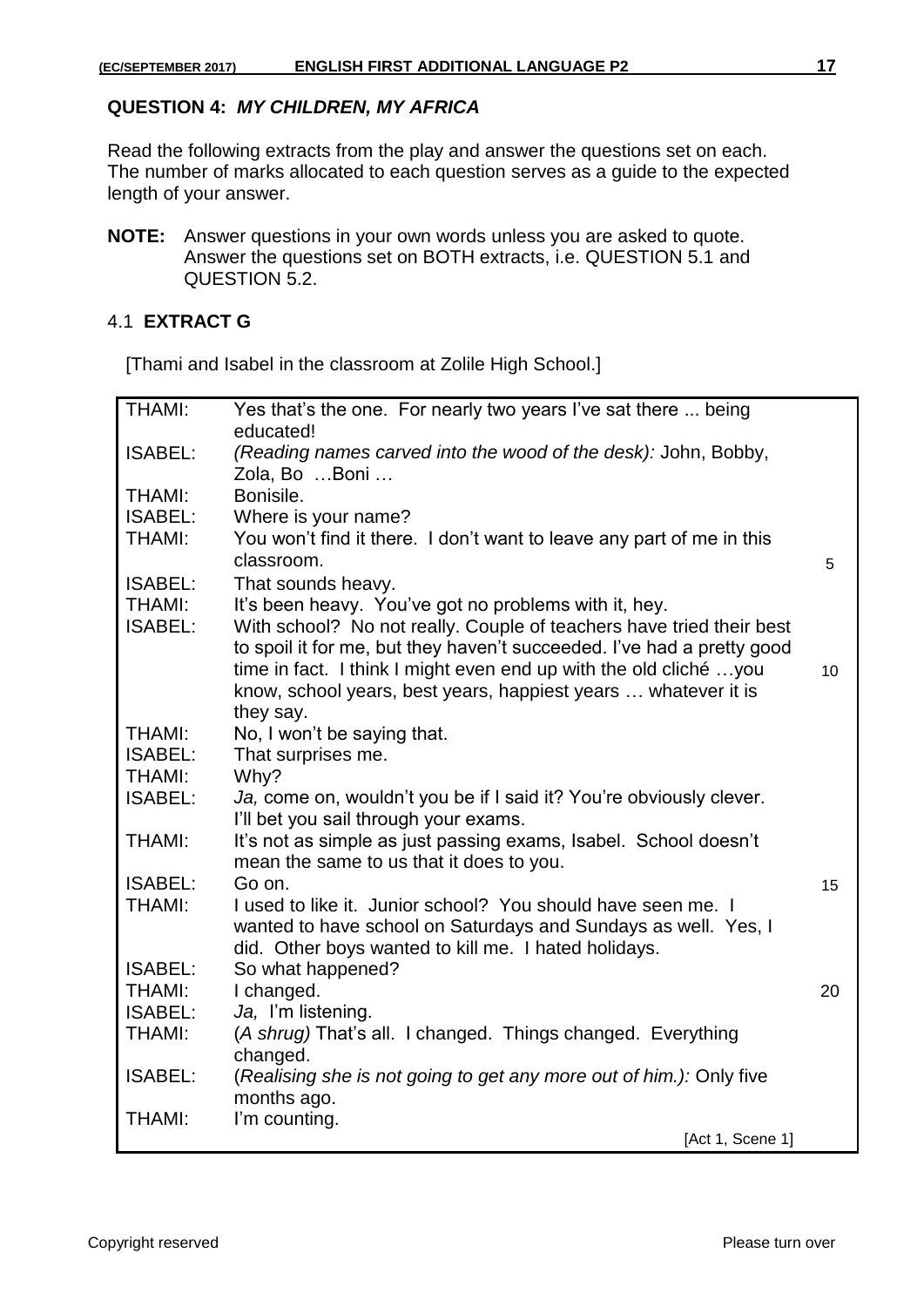4.1.1 Choose a description from COLUMN B that matches the word in COLUMN A. Write only the letter (A–E) next to the question number (4.1.1 (a)–4.1.1 (d)) in the ANSWER BOOK.

|     | <b>COLUMN A</b> |   | <b>COLUMN B</b>                       |
|-----|-----------------|---|---------------------------------------|
| (a) | Karoo           | A | a religious movement                  |
| (b) | Location        | В | a semi-desert plateau in South Africa |
| (c) | Confucius       | C | a conference                          |
| d)  | <b>Zionist</b>  | D | a township on the outskirts of a town |
|     |                 | F | a Chinese philosopher                 |
|     |                 |   | ΄4 χ                                  |

# 4.1.2 Explain why the following statement is FALSE.

Isabel's worst time of her life was at school. (1)

| 4.1.3 | If you were the stage director of this play, what would you tell Isabel<br>to do in the stage direction given in lines 3-4 (Reading names carved<br>into the wood of the desk')? Give a reason for your answer. | (2) |
|-------|-----------------------------------------------------------------------------------------------------------------------------------------------------------------------------------------------------------------|-----|
| 4.1.4 | Identify Thami's tone in lines 20–22. (I changed. Ja  changed.<br>Everything changed.)                                                                                                                          | (1) |
| 4.1.5 | Explain the difference and similarities in Thami and Isabel's life.<br>Mention TWO points for each.                                                                                                             | (4) |
| 4.1.6 | With reference to the rest of the scene, discuss how Isabel portrays<br>the typical student of an affluent, white school.                                                                                       | (2) |
| 4.1.7 | Thami decides to join the protest at school. Do you think that he<br>makes a good decision? Discuss your views.                                                                                                 | (4) |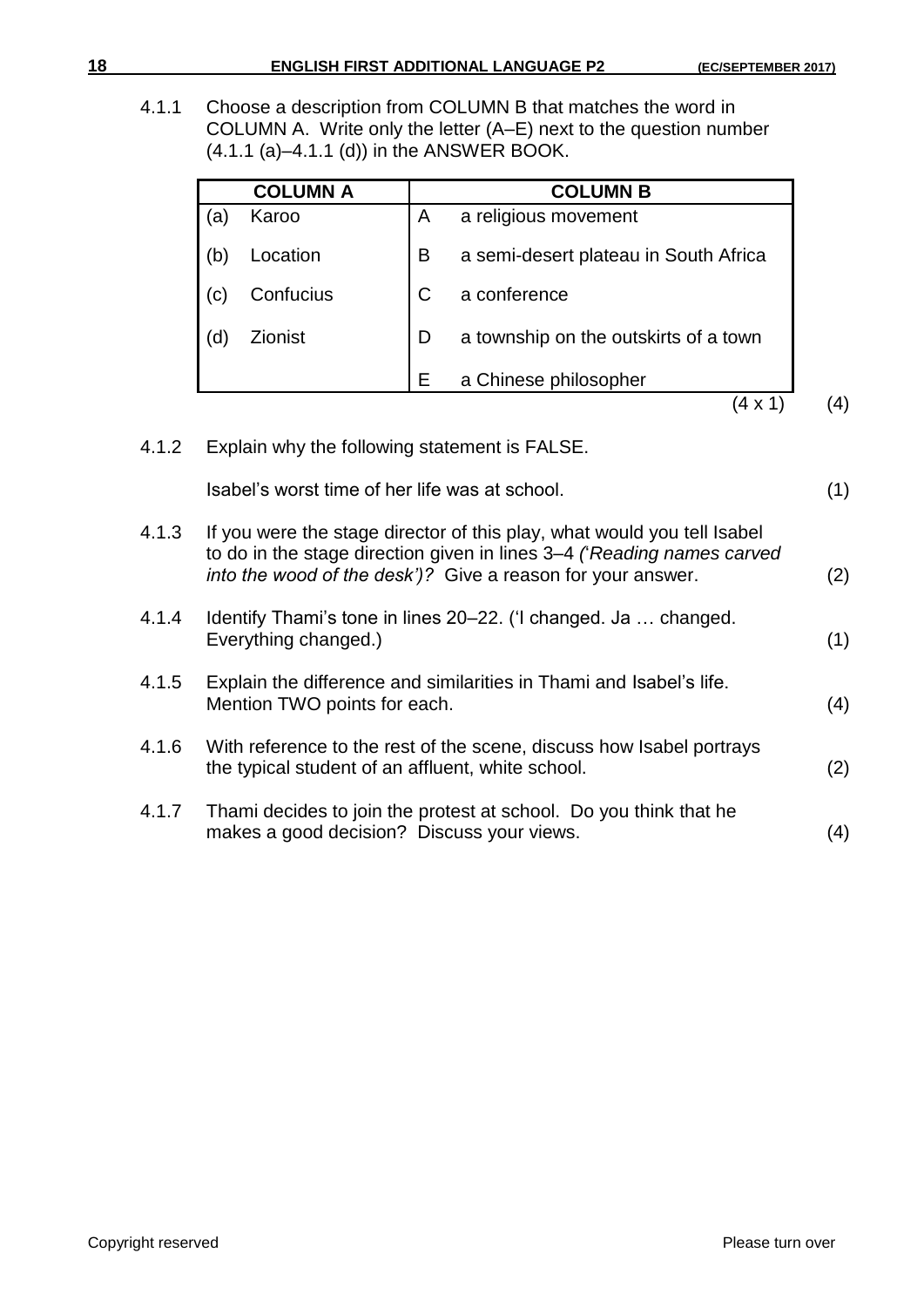# **EXTRACT H**

4.2 [Thami and Isabel arguing.]

| <b>ISABEL:</b> | And they are going to decide whether we can or can't be friends!                                                                                                                                                                                                                               |    |
|----------------|------------------------------------------------------------------------------------------------------------------------------------------------------------------------------------------------------------------------------------------------------------------------------------------------|----|
| <b>THAMI:</b>  | I was right. You don't understand what's going on.                                                                                                                                                                                                                                             |    |
| <b>ISABEL:</b> | And you're certainly not helping me to.                                                                                                                                                                                                                                                        |    |
| <b>THAMI:</b>  | (Trying) Visiting you like this is dangerous. People talk. Your maid<br>has seen me. She could mention, just innocently but to the<br>wrong person, that Thami Mbikwana is visiting and having tea with<br>the white people she works for.                                                     | 5  |
| <b>ISABEL:</b> | And of course that is such a big crime!                                                                                                                                                                                                                                                        |    |
| <b>THAMI:</b>  | In the eyes of the location  yes! My world is also changing, Isabel.<br>I'm breaking the boycott by being here. The Comrades don't want<br>any mixing with whites. They have ordered that contact must be<br>kept to the minimum                                                               | 10 |
| <b>ISABEL:</b> | And you go along with that?                                                                                                                                                                                                                                                                    |    |
| <b>THAMI:</b>  | Yes.                                                                                                                                                                                                                                                                                           |    |
| <b>ISABEL:</b> | Happilly!                                                                                                                                                                                                                                                                                      | 15 |
| <b>THAMI:</b>  | (Goaded by her lack of understanding.): Yes! I go along happily<br>with that!!                                                                                                                                                                                                                 |    |
| <b>ISABEL:</b> | Man Thami, this great Beginning of yours sound like  (shakes<br>her head)  I don't know. Other people deciding who can and<br>who can't be your friends, what you must do and what you can't do. 20<br>Is this the Freedom you've been talking to me about? That you're<br>going to fight for? |    |
|                | (Mr M enters quietly. His stillness is a disturbing contrast to the<br>bustle and energy we have come to associate with him.)                                                                                                                                                                  |    |
| MR. M          | Don't let me interrupt you. Please carry on.<br>(To Thami): I'm most interested in your reply to that question.<br>(Pause) I think he has forgotten what it was, Isabel. Ask him again.                                                                                                        | 25 |
|                | [Act 2, Scene 1]                                                                                                                                                                                                                                                                               |    |

4.2.1 Refer to line 1, ('And they are going to decide whether we can or can't be friends!')

|       | (a) | Who are the 'they' that Isabel is referring to?                           | (1) |
|-------|-----|---------------------------------------------------------------------------|-----|
|       | (b) | What tone is evident in Isabel's voice? Give a reason for your<br>answer. | (1) |
| 4.2.2 |     | Explain why Thami is in danger at this point in the drama.                | (2) |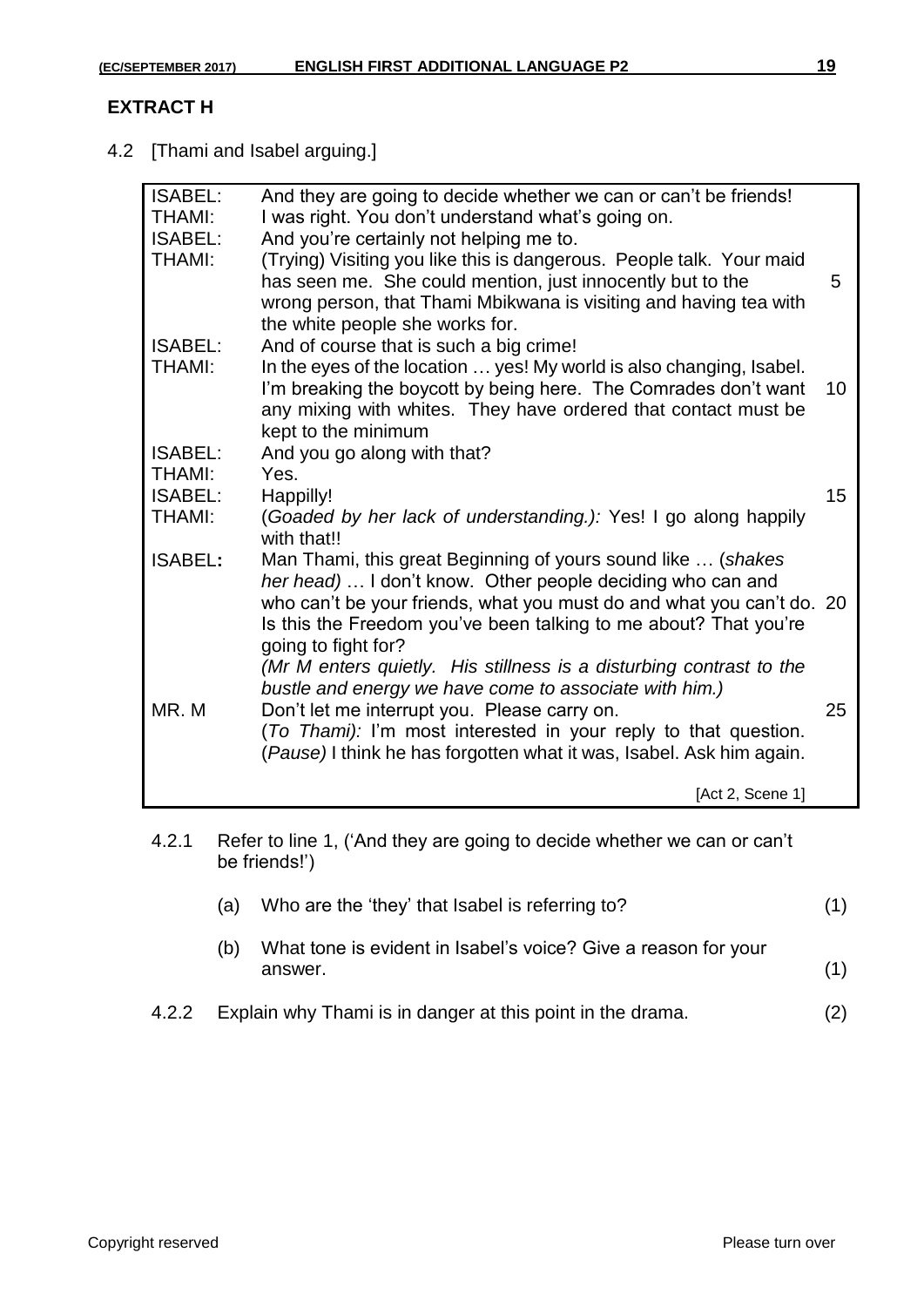| 4.2.3 | Choose the correct answer to complete the following sentence. Write<br>only the letter $(A-D)$ next to the question number $(4.2.3)$ in the<br>ANSWER BOOK. |     |  |  |  |
|-------|-------------------------------------------------------------------------------------------------------------------------------------------------------------|-----|--|--|--|
|       | Thami's visits to Isabel can cause him to be seen as a                                                                                                      |     |  |  |  |
|       | hero.<br>A<br>traitor.<br>B.<br>C.<br>comrade.<br>D<br>beggar.                                                                                              | (1) |  |  |  |
| 4.2.4 | Explain the meaning of the stage direction in line 16. (Goaded by her<br>lack of understanding.')                                                           | (1) |  |  |  |
| 4.2.5 | Mr M. is mentioned in line 25–27. ('Don't let me  Ask him again.')                                                                                          |     |  |  |  |
|       | What is the connection between Mr M and Thami and Isabel?<br>(a)                                                                                            | (2) |  |  |  |
|       | Explain Mr M's state of mind in these lines.<br>(b)                                                                                                         | (2) |  |  |  |
| 4.2.6 | Identify and discuss ONE theme that is evident in this extract.                                                                                             | (3) |  |  |  |
| 4.2.7 | Refer to the drama as a whole. Do you think this drama is still relevant<br>today? Discuss your views.                                                      | (4) |  |  |  |
|       | <b>TOTAL SECTION B:</b>                                                                                                                                     | 35  |  |  |  |

**20 ENGLISH FIRST ADDITIONAL LANGUAGE P2 (EC/SEPTEMBER 2017)**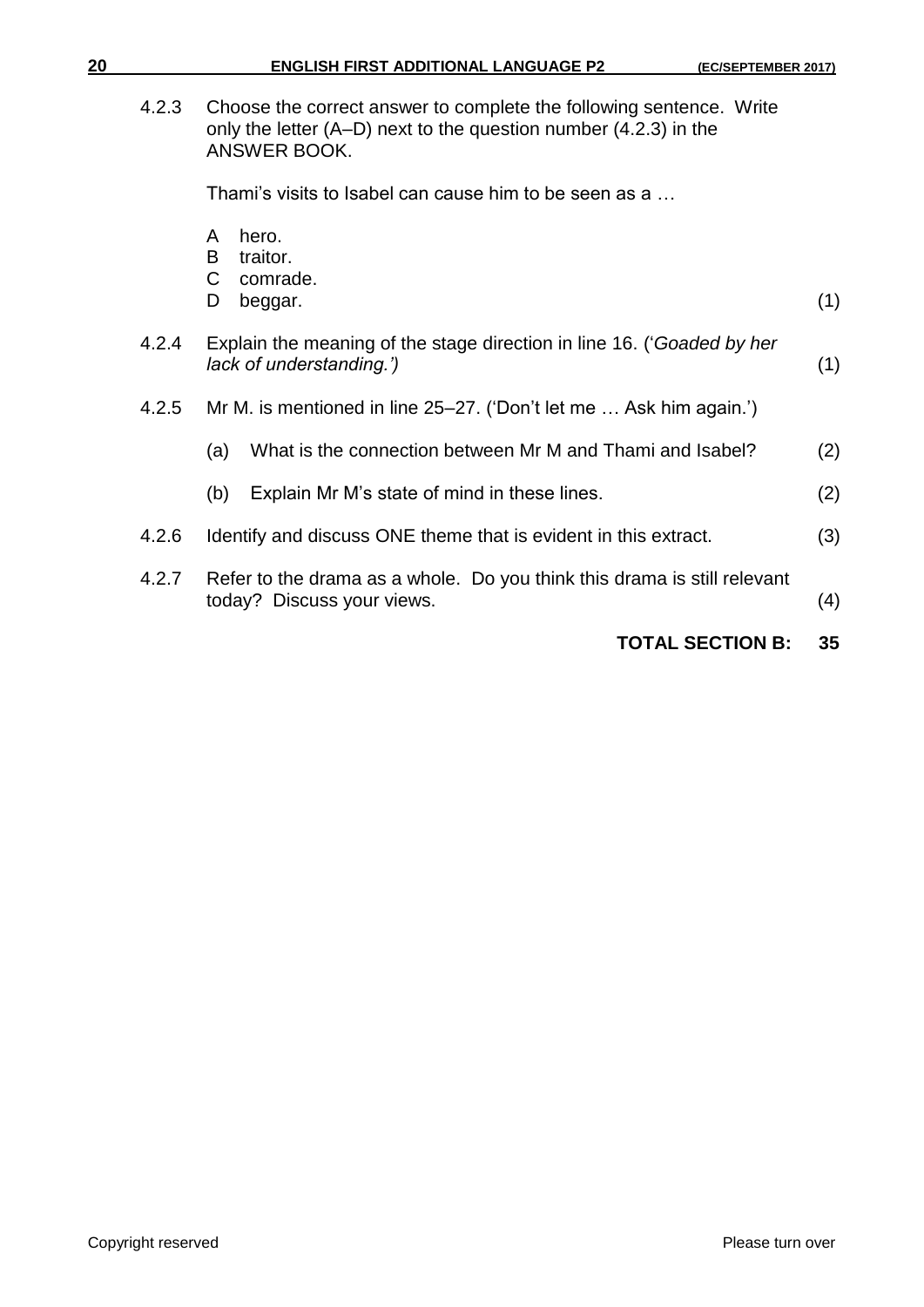# **SECTION C: SHORT STORIES**

In this section, questions have been set on the following stories:

- *THE DOLL'S HOUSE by Katherine Mansfield*
- *A CHIP OF GLASS RUBY* by Nadine Gordimer

# **QUESTION 5: THE DOLL'S HOUSE**

Read the following extracts from the short stories and answer the questions set on each. The number of marks allocated to each question serves as a guide to the expected length of your answer.

**NOTE:** Answer questions in your own words unless you are asked to quote. Answer the questions set on BOTH extracts, i.e. 'QUESTION 6.1 and QUESTION 6.2.

# **EXTRACT I**

5.1 [The invitation to the girls from school to view the doll house.]

'And I'm to choose who's to come and see it first. Mother said I might.' For it had been arranged that while the doll's house stood in the courtyard they might ask the girls at school, two at a time, to come and look. Not to stay to tea, of course, or to come traipsing through the house. But just to stand quietly in the courtyard while Isabel pointed out the beauties, and Lottie and 55

Kezia looked pleased …

But hurry as they might, by the time they had reached the tarred palings of the boys' playground the bell had begun to jangle. They only just had time to whip off their hats and fall in line before the roll was called. Never mind. Isabel tried to make up for it by looking very important and mysterious and 10 by whispering behind her hand to the girls near her, 'Got something to tell you at playtime.'

Playtime came and Isabel was surrounded. The girls of her class nearly fought to put their arms round her, to walk with her, to beam flatteringly, to be her special friend. She held quite a court under the huge pine trees at 15 the side of the playground. Nudging, giggling together, the little girls pressed up close. And the only two who stayed outside the ring were the two who were always outside, the little Kelveys. They knew better than to come anywhere near the Burnells.

For the fact was, the school the Burnell children went to was not at all the 20 kind of place their parents would have chosen if there had been any choice. But there was none.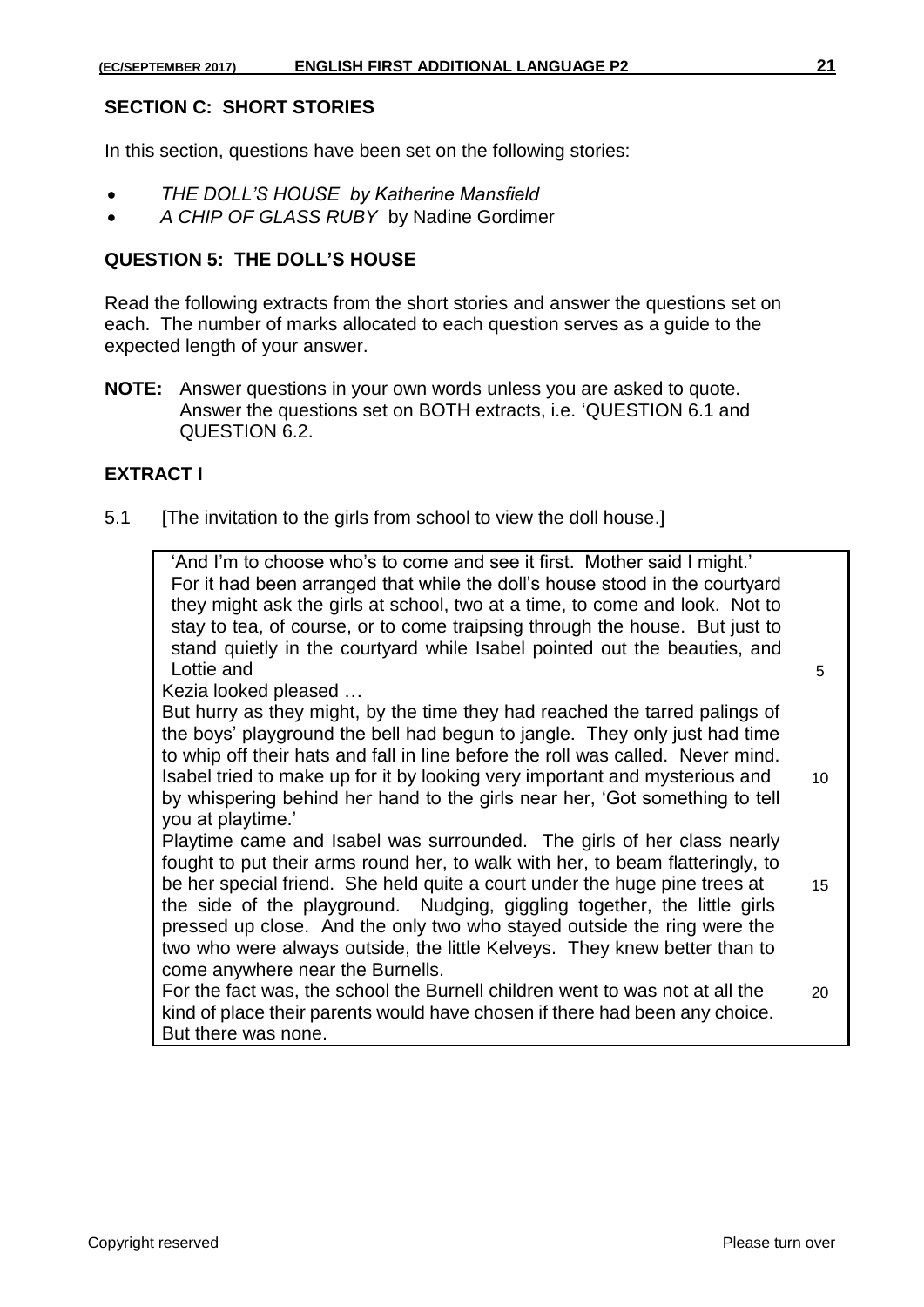5.1.1 Choose a description from COLUMN B that matches a name in COLUMN A. Write down only the letter (A–E) next to the question number (5.1.1(a)–5.1.1(d)).

|     | <b>COLUMN A</b>   |   | <b>COLUMN B</b>                                         |
|-----|-------------------|---|---------------------------------------------------------|
| (a) | Mrs Hay           | A | Her age gives her better privileges<br>than her sisters |
| (b) | Isabel            | B | She has no respect for the less<br>fortunate            |
| (c) | <b>Aunt Beryl</b> | C | She always holds her sister's skirt                     |
| (d) | Else              | D | She gives the Burnell girls a doll<br>house             |
|     |                   | Е | She challenges class distinction                        |
|     |                   |   | 4 x 1                                                   |

5.1.2 Refer to line 1. ('And I am … who's to come')

|       | (a)        | Who does the pronoun 'I refer to?                                       | (1) |
|-------|------------|-------------------------------------------------------------------------|-----|
|       | (b)        | Explain why this person is given the right to choose.                   | (1) |
|       | (c)        | In your OWN words explain what effect this may have on her<br>siblings. | (1) |
| 5.1.3 |            | Refer to lines 3–5. ('Not to stay  in the courtyard')                   |     |
|       |            | Briefly discuss how the Burnell's are portrayed in these lines.         | (3) |
| 5.1.4 |            | State TWO SIMILARITIES between Kezia Burnell and Else Kelvey.           | (2) |
| 5.1.5 |            | Explain why the following statement is FALSE.                           |     |
|       | it better. | The doll house had to stand in the courtyard so that people can view    | (1) |
| 5.1.6 | extract.   | Briefly discuss the theme of class distinction as it appears in the     | (2) |
| 5.1.7 |            | Is Kezia Burnell a sympathetic character? Discuss your view.            | (3) |
|       |            | AND                                                                     |     |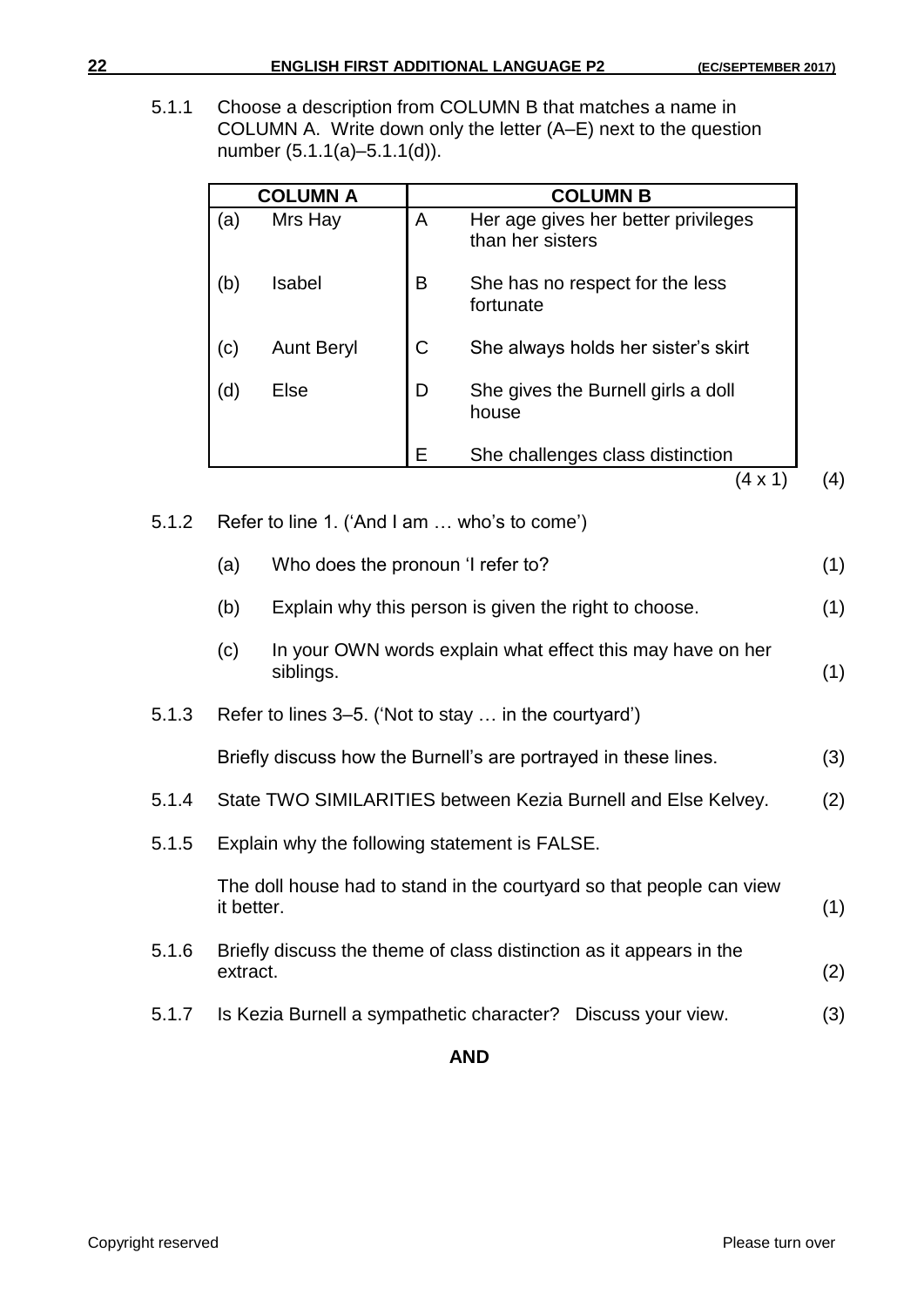# **A CHIP OF GLASS RUBY**

# **EXTRACT J**

5.2 [Jimmy and Girlie try to track down Ms Bamjee.]

The house was quiet. The children kept to their lairs, crowded on the beds with the doors shut. He sat and looked at the sideboard, where the plastic carnations and the mat with the picture of the Taj Mahal were in place. For the first few weeks he never spoke of her. There was the feeling, in the house, that he had wept and raged at her, that  $5<sub>5</sub>$ boulders of reproach had thundered down upon her absence, and yet he had said not one word. He had not been to inquire where she was; Jimmy and Girlie had gone to Mohammed Ebrahim, the lawyer, and when he found out that their mother had been taken – when she was arrested, at least  $-$  to a prison in the next town, they had stood about  $10$ outside the big prison door for hours while they waited to be told where she had been moved from there. At last they had discovered that she was fifty miles away, in Pretoria. Jimmy asked Bamjee for five shillings to help Girlie pay the train fare to Pretoria, once she had been interviewed by the police and had been given a permit to visit her 15 mother; he put three two-shilling pieces on the table for Jimmy to pick up, and the boy, looking at him keenly, did not know whether the extra shilling meant anything, or whether it was merely that Bamjee had no change. It was only when relations and neighbours came to the house that 20

Bamjee would suddenly begin to talk. He had never been so expansive in his life as he was in the company of these visitors, many of them come on a polite call rather in the nature of a visit of condolence.

- 5.2.1 Refer to lines 1 and 2. ('The children kept … the doors shut.')
	- (a) How many bedrooms did the Bamjees' house have? (1)
	- (b) How many people resided in the house? (1)
	- (c) What did this kind of house symbolise during the apartheid era? (1)
- 5.2.2 Refer to lines 9–10. ('he found out … the next town')

Write down THREE reasons why Mrs Bamjee was arrested and sent to prison.  $(3)$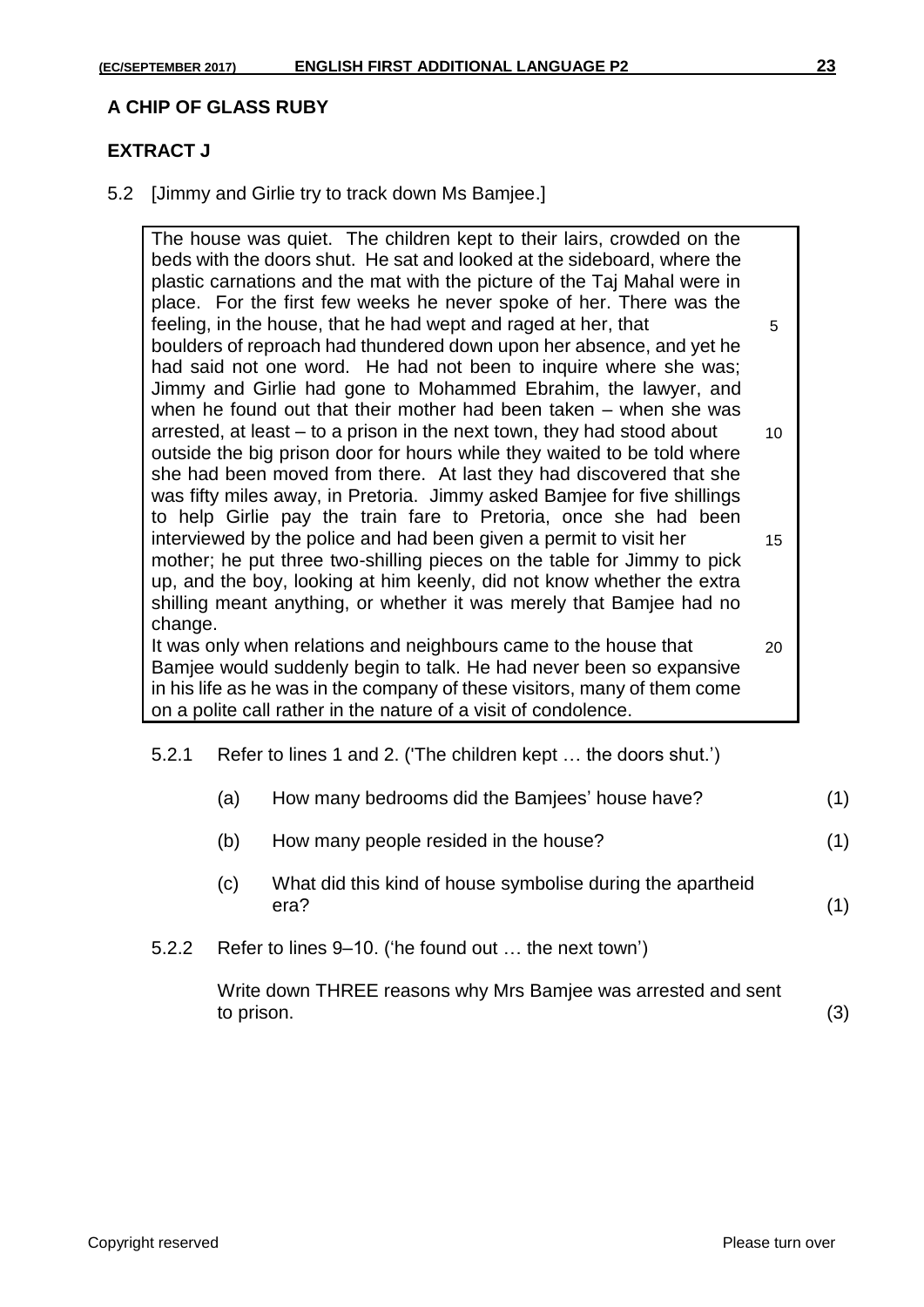| 24 |       | <b>ENGLISH FIRST ADDITIONAL LANGUAGE P2</b><br>(EC/SEPTEMBER 2017)                                                                                  |               |
|----|-------|-----------------------------------------------------------------------------------------------------------------------------------------------------|---------------|
|    | 5.2.3 | Choose the correct answer to complete the following sentence. Write<br>only the letter (A–D) and the question number (5.2.3) in the<br>ANSWER BOOK. |               |
|    |       | After Mrs Bamjee's imprisonment  took care of the family.                                                                                           |               |
|    |       | Jimmy<br>A<br>B<br>Mr Peterson<br>$\mathsf C$<br><b>Yusuf Bamjee</b>                                                                                |               |
|    |       | Girlie<br>D                                                                                                                                         | (1)           |
|    | 5.2.4 | Write TWO character traits of Mrs Bamjee.                                                                                                           | (2)           |
|    | 5.2.5 | Explain both the LITERAL and FIGURATIVE meaning of the title of<br>this short story.                                                                | (2)           |
|    | 5.2.6 | How does the character of Mr Bamjee change at the end of the short<br>story?                                                                        | (2)           |
|    | 5.2.7 | Do you feel sorry for Mr Bamjee and his children in this extract?<br>Discuss your view.                                                             | (4)<br>$[35]$ |
|    |       | <b>TOTAL SECTION C:</b>                                                                                                                             | 35            |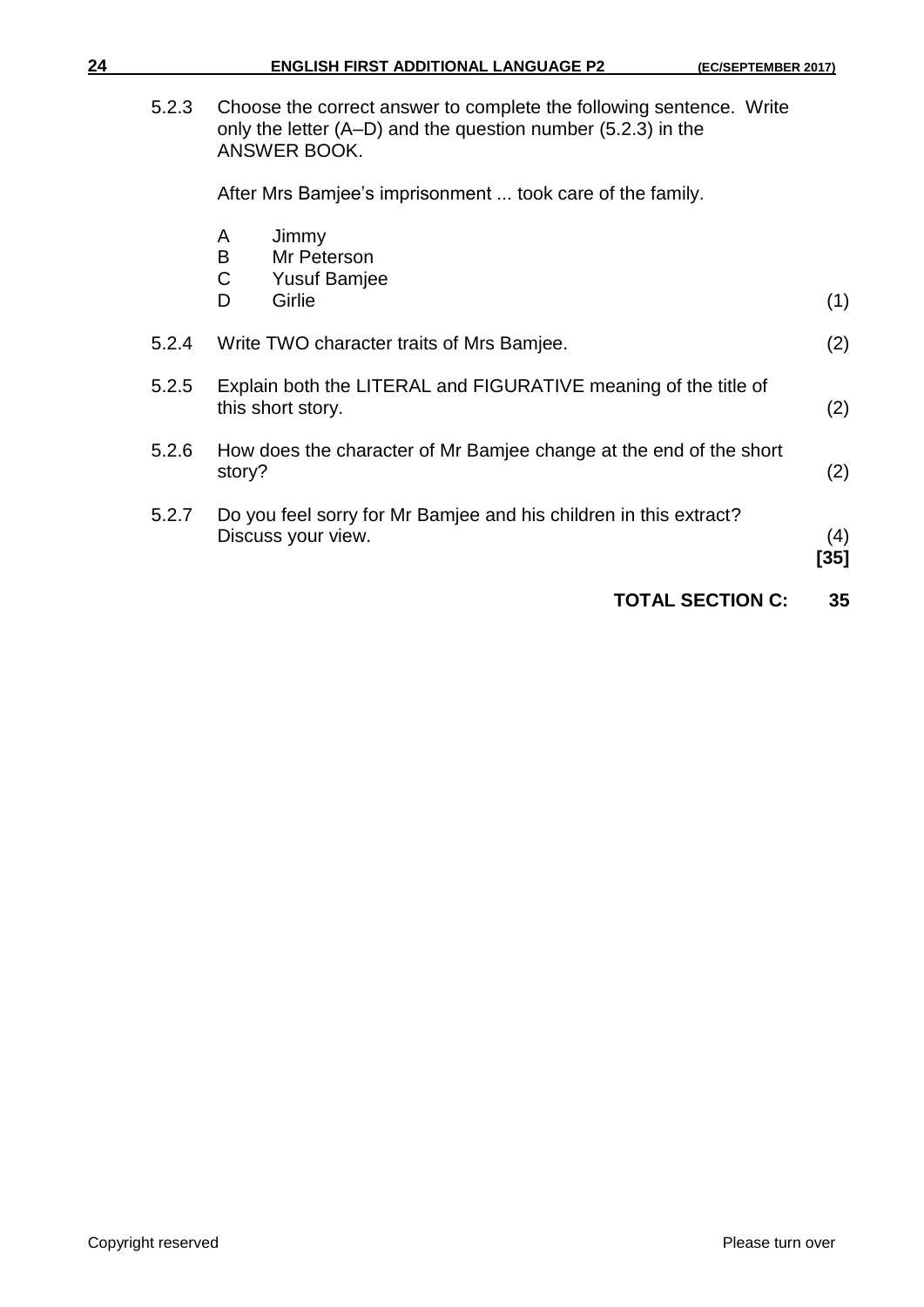# **SECTION D: POETRY**

In this section, questions have been set on the following poems:

- STILL I RISE by Maya Angelou.
- SONNET 18 by William Shakespeare.

**NOTE:** Answer the questions set on BOTH poems, i.e. QUESTION 6.1 and 6.2.

# **QUESTION 6**

6.1 Read the poem carefully and then answer the questions which follow. The number of marks allocated to each question serves as a guide to the expected length of your answer.

| Still I rise                                                                                                                                     |
|--------------------------------------------------------------------------------------------------------------------------------------------------|
| You may write me down in history<br>With your bitter, twisted lies,<br>You may tread me in the very dirt<br>But still, like dust, I'll rise.     |
| Does my sassiness upset you?<br>Why are you beset with gloom?<br>'Cause I walk like I've got oil wells<br>Pumping in my living room.             |
| Just like moons and like suns,<br>With the certainty of tides,<br>Just like hopes springing high,<br>Still I'll rise                             |
| Did you want to see me broken?<br>Bowed head and lowered eyes?<br>Shoulders falling down like teardrops,<br>Weakened by my soulful cries?        |
| Does my haughtiness offend you?<br>Don't you take it awful hard<br>'Cause I laugh like I've got gold mines<br>Diggin' in my own backyard.        |
| You may shoot me with your words,<br>You may cut me with your eyes,<br>You may kill me with your hatefulness,<br>But still, like air, I'll rise. |
| Does my sexiness upset you?<br>Does it come as a surprise?<br>That I dance like I've got diamonds<br>At the meeting of my thighs?                |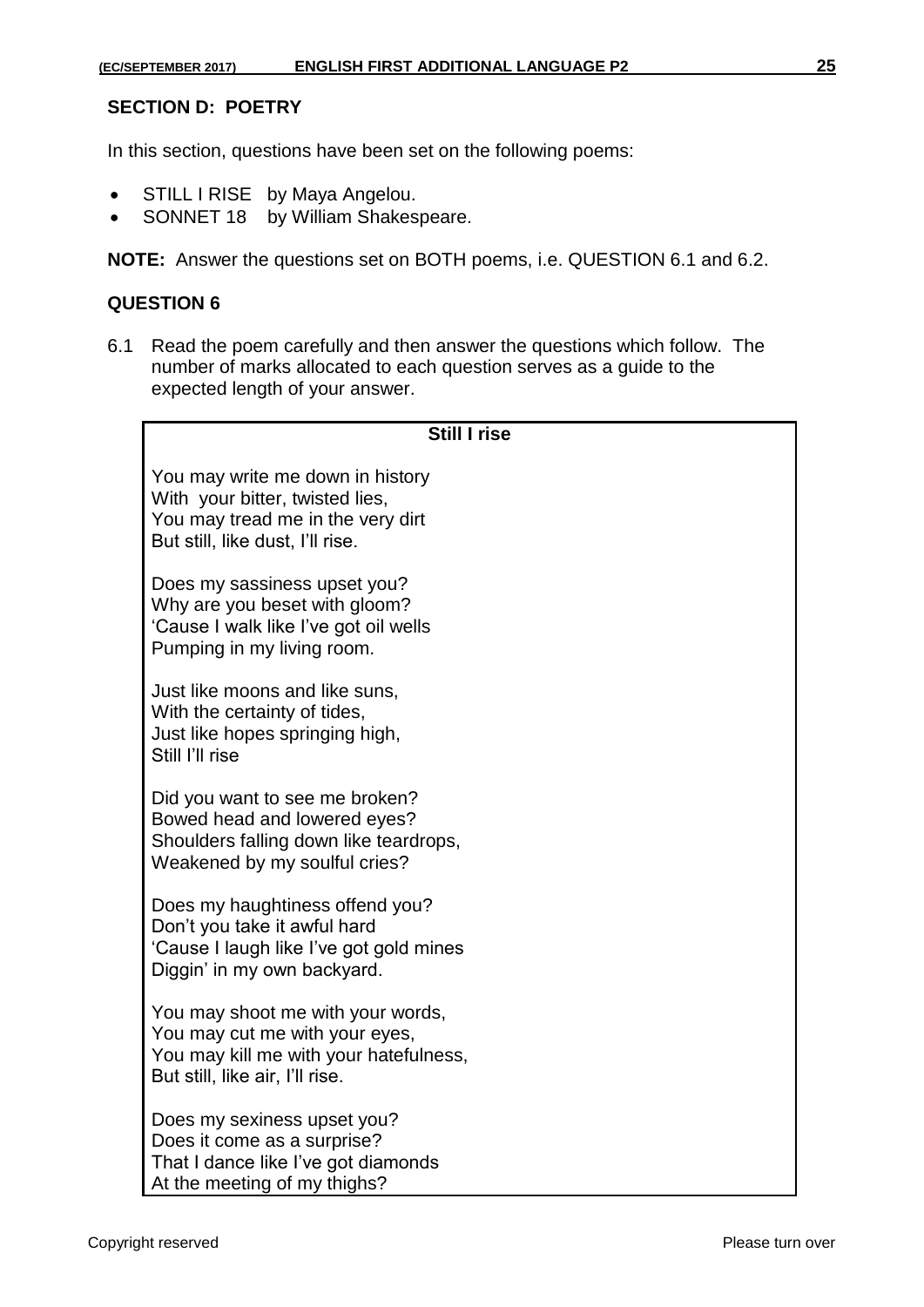Out of the huts of history's shame I rise Up from a past that's rooted in pain I rise I'm a black ocean, leaping and wide, Welling and swelling I bear in the tide. Leaving behind nights of terror and fear I rise Into a daybreak that's wondrously clear I rise Bringing the gifts that my ancestors gave, I am the dream and the hope of the slave. I rise I rise I rise.

- 6.1.1 Refer to stanza 1.
	- (a) Choose the correct answer to complete the following sentence. Write only the question number (6.1.2) and the letter (A–D) in the ANSWER BOOK.

This type of poem is a …

|       |                    | A<br>B<br>C | ballad.<br>lyric.<br>ode.                                                                      |     |
|-------|--------------------|-------------|------------------------------------------------------------------------------------------------|-----|
|       |                    | D           | lament.                                                                                        | (1) |
|       | (b)                |             | Who is the second-person pronoun 'you' referring to?                                           | (1) |
|       | (c)                | rise.)      | Identify the figure of speech in line 4. ('But still, like dust, I'll                          | (1) |
|       | (d)                |             | Explain how the poet uses this comparison to help the reader<br>understand the urge to 'rise'. | (2) |
| 6.1.2 |                    |             | What characteristics of the poet are revealed in stanza 2?                                     | (2) |
| 6.1.3 | Refer to stanza 3. |             |                                                                                                |     |
|       | (a)                |             | Identify the tone used in this stanza.                                                         | (1) |
|       | (b)                |             | How suitable is the simile in this stanza?                                                     | (2) |
| 6.1.4 |                    |             | Explain why the poet repeats, 'I rise' throughout the poem?                                    | (2) |
| 6.1.5 |                    |             | Discuss the theme of determination as it appears in the poem.                                  | (3) |
| 6.1.6 |                    |             | Why has Maya Angelou written this poem? Discuss your views.                                    | (3) |
|       |                    |             |                                                                                                |     |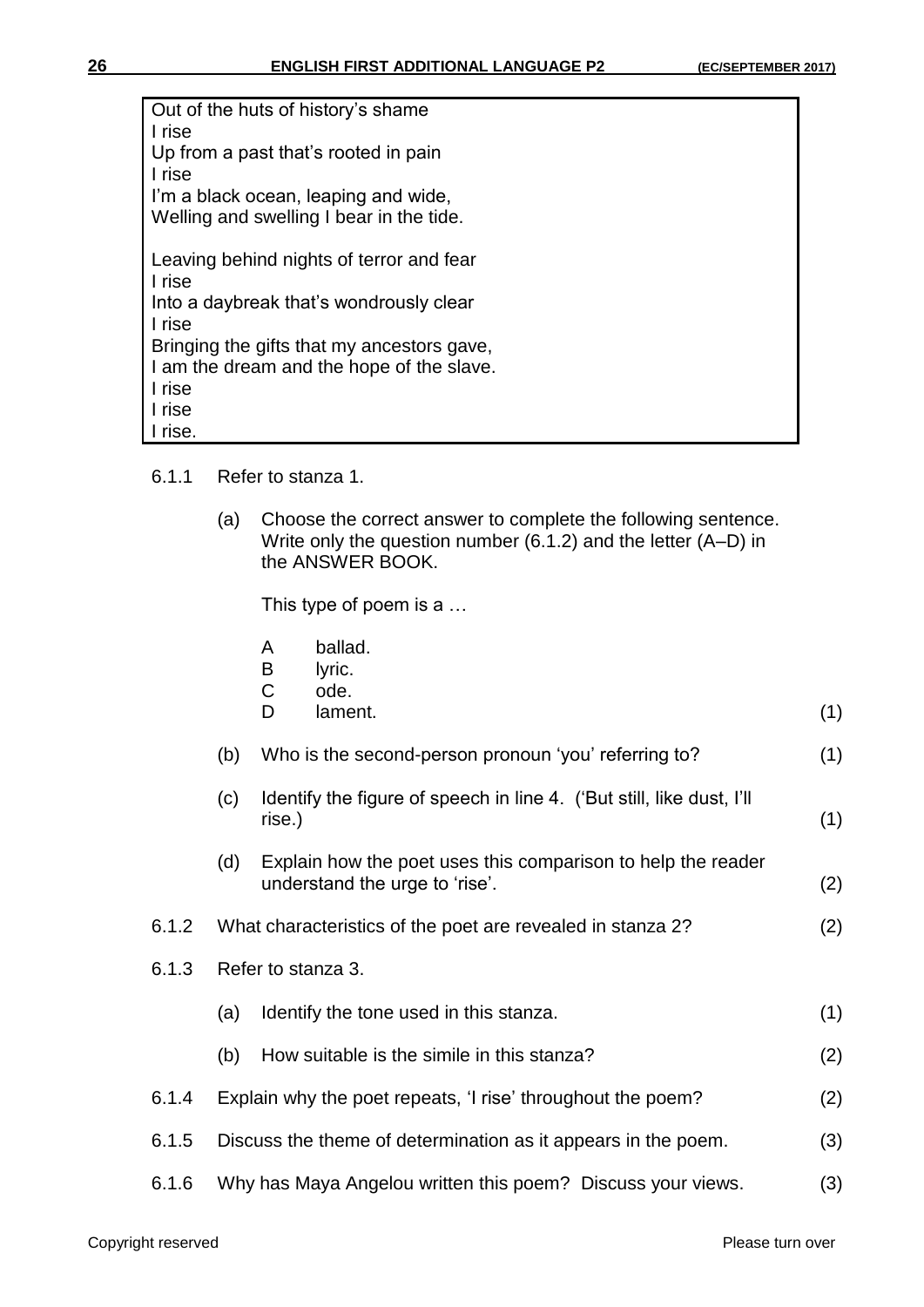# **AND**

6.2 Read the following poem and then answer them questions set on it.

| Sonnet 18 |     |                                                                                                                                                                                                                                                                                                                                                   |     |
|-----------|-----|---------------------------------------------------------------------------------------------------------------------------------------------------------------------------------------------------------------------------------------------------------------------------------------------------------------------------------------------------|-----|
|           |     | Shall I compare thee to a summer's day?<br>Thou art more lovely and more temperate.<br>Rough winds do shake the darling buds of May,                                                                                                                                                                                                              |     |
|           |     | And summer's lease hath all too short a date.<br>Sometime too hot the eye of heaven shines,<br>And often is his gold complexion dimmed;<br>And every fair from fair sometime declines,                                                                                                                                                            | 5   |
|           |     | By chance or nature's changing course untrimmed.<br>But thy eternal summer shall not fade,<br>Nor lose possession of that fair thou ow'st,<br>Nor shall Death brag thou wand'rest in his shade,<br>When in eternal lines to time thou grow'st.<br>So long as men can breathe or eyes can see,<br>So long lives this, and this gives life to thee. | 10  |
| 6.2.1     |     | Refer to the structure of the poem.                                                                                                                                                                                                                                                                                                               |     |
|           | (a) | Identify the type of sonnet.                                                                                                                                                                                                                                                                                                                      | (1) |
|           | (b) | Explain the structure of this sonnet.                                                                                                                                                                                                                                                                                                             | (2) |
| 6.2.2     | (a) | Identify the figure of speech in line 3.<br>('Rough winds do  buds of May,').                                                                                                                                                                                                                                                                     | (1) |
|           | (b) | Explain the contrast between the lover and the wind.                                                                                                                                                                                                                                                                                              | (2) |
| 6.2.3     |     | Refer to lines 5–6. ('Sometimes too hot  gold complexion dimmed;').                                                                                                                                                                                                                                                                               |     |
|           |     | Using your own words explain these lines.                                                                                                                                                                                                                                                                                                         | (2) |
| 6.2.4     |     | Refer to lines 9-10. ('But thy eternal  fair thou lowest.')                                                                                                                                                                                                                                                                                       |     |
|           |     | Choose the correct answer to complete the following sentence. Write<br>only the letter $(A-D)$ next to the question number $(6.2.4)$ in the<br>ANSWER BOOK.                                                                                                                                                                                       |     |
|           |     | In these lines the speaker suggests that his lover's beauty is                                                                                                                                                                                                                                                                                    |     |
|           | A   | everlasting.                                                                                                                                                                                                                                                                                                                                      |     |

- B disgusting.<br>C fading.
- fading.
- D declining. (1)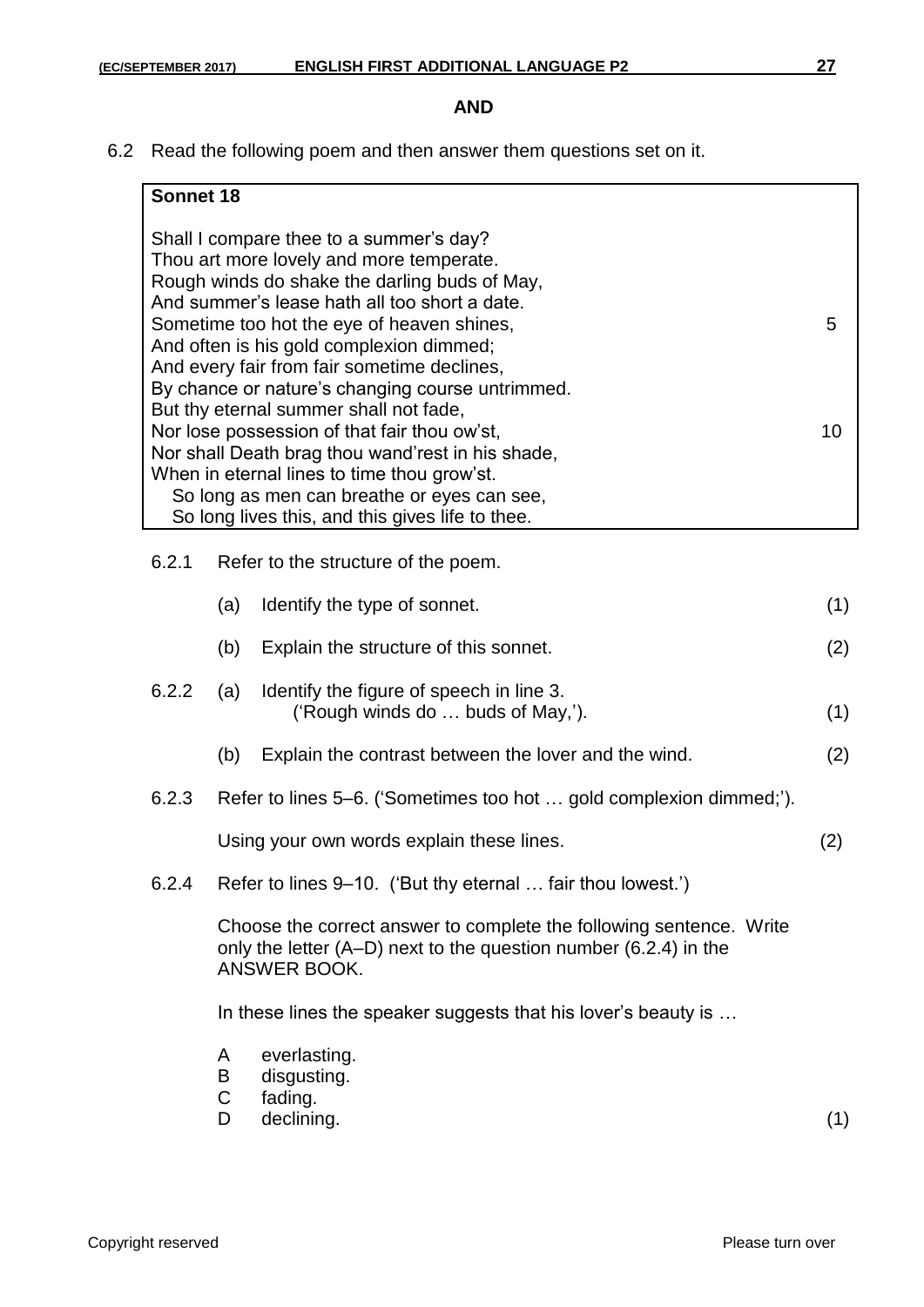| 28 |       | <b>ENGLISH FIRST ADDITIONAL LANGUAGE P2</b><br>(EC/SEPTEMBER 2017)                     |               |  |
|----|-------|----------------------------------------------------------------------------------------|---------------|--|
|    | 6.2.5 | Refer to lines 11–12. ('Nor shall death  time thou grows't').                          |               |  |
|    |       | Why is the speaker confident that death will not claim his<br>(a)<br>beloved's beauty? | (1)           |  |
|    |       | Explain the use of personification in line 11.<br>(b)                                  | (2)           |  |
|    | 6.2.6 | Using your OWN words, explain the last two lines of the poem.                          | (2)           |  |
|    | 6.2.7 | How believable is this poem? Discuss your view.                                        | (3)<br>$[35]$ |  |
|    |       |                                                                                        |               |  |

# **TOTAL SECTION D: 35 GRAND TOTAL: 70**